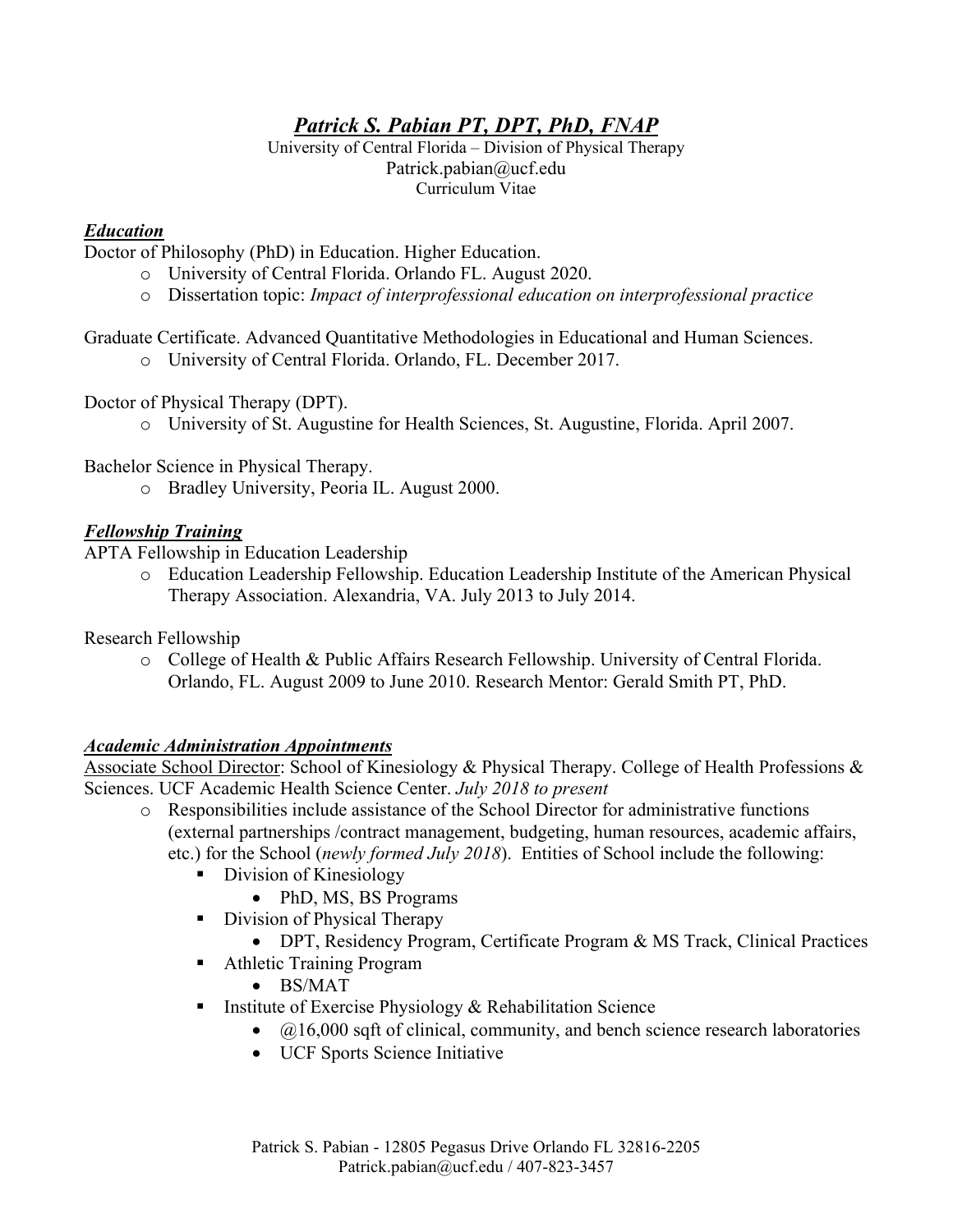Division Chair: Division of Physical Therapy. School of Kinesiology & Physical Therapy. *July 2018 to present*

- o Responsibilities for Division include administrative functions for the following:
	- Doctor of Physical Therapy Program
	- UCF-Orlando Health Neurologic Residency Program
	- UCF Athletics Sports Physical Therapy Partnership
	- UCF Physical Therapy Faculty Practice
	- Anatomical Science Graduate Certificate & MS Track
	- Associated Research Laboratories
		- o Animal Sciences / Neuroscience Lab (closed 2020)
			- o Human Gross Anatomy Lab
			- o Innovative Mobility Initiative Lab
			- o Musculoskeletal Research Lab
			- o Neuromuscular Plasticity Lab
- o Accomplishments:
	- Leadership in the development of clinical faculty practice partnership for orthopedics and sports medicine within UCF Student Health Services facility. Lead practice development including startup funding, human resources, billing infrastructure, electronic medical records, facility operations (2020).
		- Faculty practice opened September 2020.
	- **Leadership in the development of an integrated clinical practice partnership with UCF** Athletics for clinical services of UCF student-athletes by DPT faculty (2020)
		- Funding resources secured in agreement (\$75k recurring funds)
	- Program representation and leadership in competitive UCF Faculty Cluster Initiative
		- Cluster proposal awarded faculty positions and funding in Disability, Aging, Technology (DAT) cluster (2017)
	- Lead development and approval of 22-credit-hour Graduate Certificate in Anatomical Sciences (2017)
		- Certificate integrated with MS program in Kinesiology as Specialization (2021)
	- Assist in technology and university facilities grant procurement to expand and enhance the DPT Gross Anatomy Laboratory (2017)
		- Facility upgrade for space utilization, ventilation, etc.
		- Technological advances for instruction enhancement
		- Approximate resources: \$485k
	- Lead the integration of the Interprofessional Education co-curriculum (4 annual events spanning 14 days) within Doctor of Physical Therapy Program in partnership with Medicine, Nursing, Social Work (UCF) and Pharmacy (UF). Serve on steering committee for programming, administration, and assessment (2016)
	- Assist in securing space for three new clinical research laboratories and one basic science laboratory. Admin involvement in outfitting labs with necessary equipment and additional resources as appropriate
		- Neuromuscular Plasticity Lab (2016)
		- Innovative Mobility Initiative Lab (2016)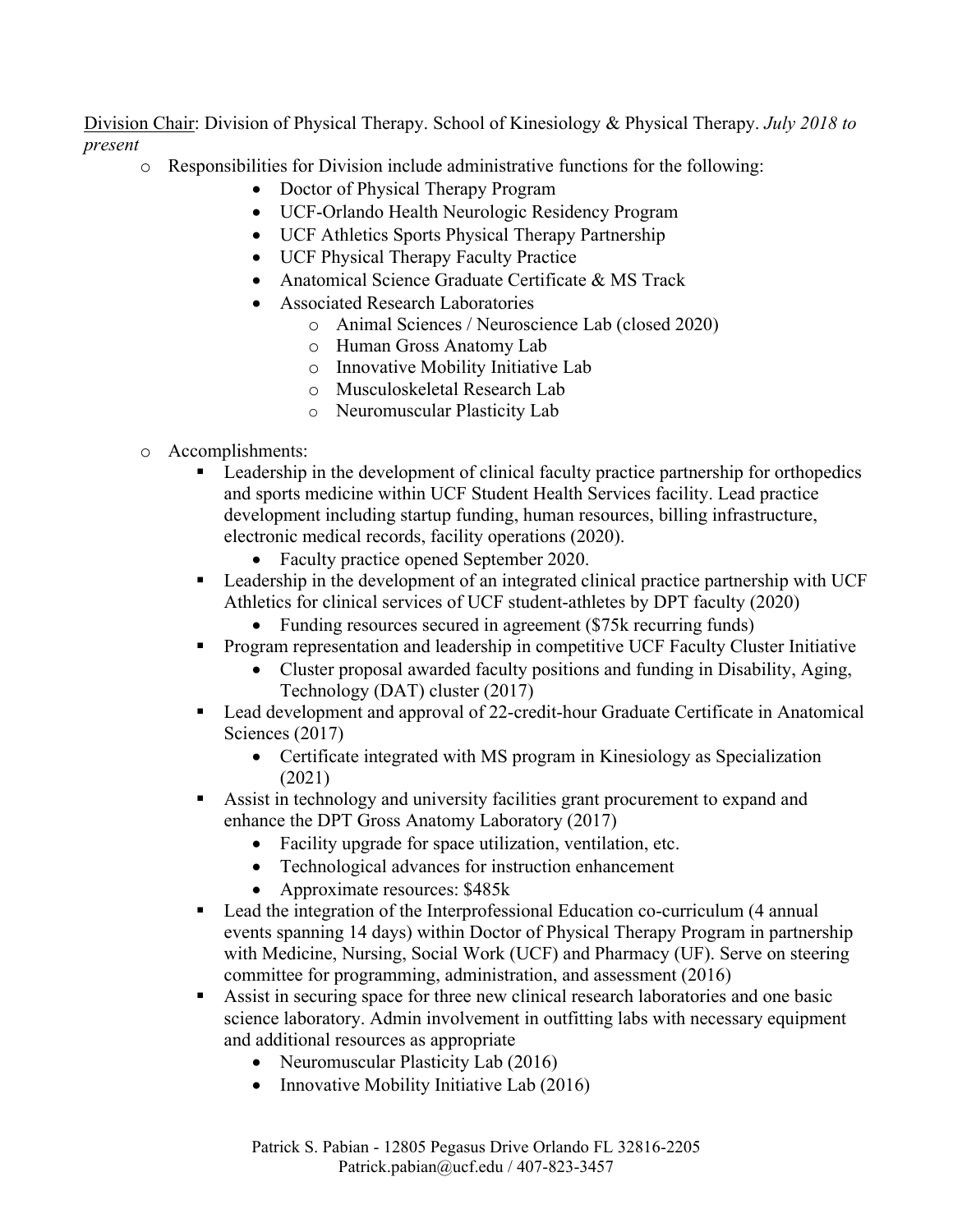- Animal Sciences / Neuroscience Lab (2017)
- Musculoskeletal Research Lab (2019)
- Development of UCF-Orlando Health Neurologic Physical Therapy Residency Program in partnership with hospital organization (2016)
	- Initial accreditation awarded 2018
- **Primary authorship of the 10-year Self-Study Report for professional education** reaffirmation by Commission on Accreditation in Physical Therapy Education
	- Successful 10-year professional reaccreditation with CAPTE (2014)
	- Primary authorship and oversight of university institutional program review
		- Lead 7-year UCF Academic Program Review (2013 & 2020)

Program Director. Doctor of Physical Therapy Program. University of Central Florida. School of Kinesiology & Physical Therapy (*formerly Department of Health Professions until July 2018*). *August 2011 to present*

- o Responsibilities:
	- Administrate all functions of the Doctor of Physical Therapy Program including but not limited to the following: admissions, student retention & advancement, professional standards, academic standards, and curriculum development and assessment
	- Ensure continuous compliance with all accreditation guidelines for both Commission on Accreditation in Physical Therapy Education (CAPTE) & Southern Association of Colleges and Schools (SACS)
	- Develop, manage, and ensure compliance of all program policies and procedures with professional and institutional guidelines
	- Lead strategic planning for the Doctor of Physical Therapy Program
	- Conduct annual university institutional effectiveness assessment
	- Manage budget for all program teaching, research, and service functions
	- **Manage assignment of duties for all core and associated faculty**
	- Conduct annual evaluation of all core and associated faculty
	- Development planning for all core and associated faculty to ensure faculty are meeting university standards and professional accreditation requirements
	- **Ensure student preparedness to enter the doctoring profession of physical therapy**
	- Manage all educational facilities associated with the DPT program including resource allocation for maintenance and enhancements to improve instruction
	- Advocate for resources to ensure effectiveness and continuous quality improvement

School Director *(interim position)*: School of Kinesiology & Physical Therapy. College of Health Professions & Sciences. UCF Academic Health Science Center. *August 2018 to August 2019.*

o Responsible for the administrative functions for the newly formed School, within new College, in first year post formation of the new UCF Academic Health Science Center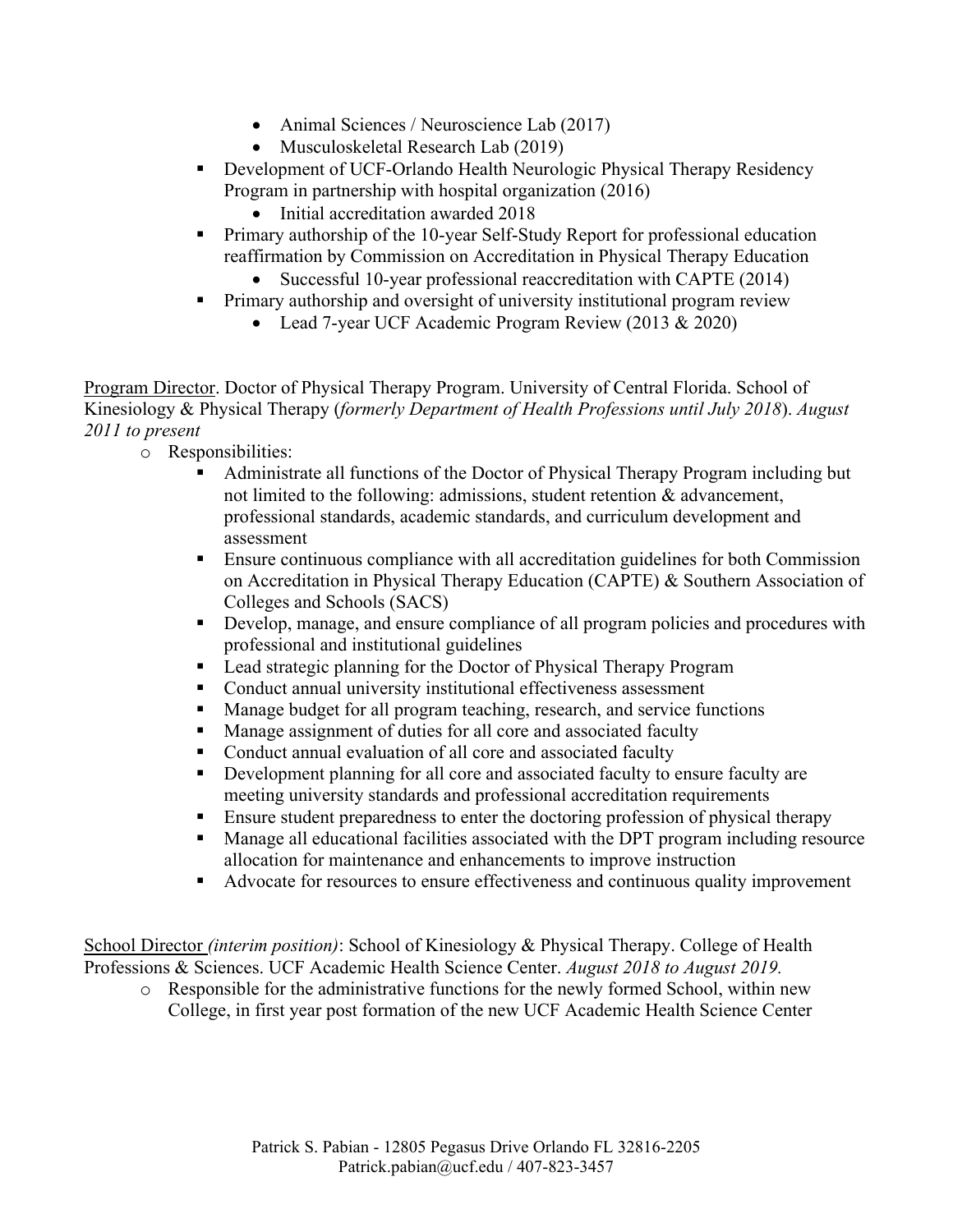Director of Clinical Education (DCE). University of Central Florida. Department of Health Professions. Doctor of Physical Therapy Program. *February 2008 to December 2013 (full time) & May 2016 to May 2017* (*interim*)

- o Responsibilities & Accomplishments:
	- Manage doctoral student clinical education of the DPT curriculum, consisting of 34 weeks of full-time clinical experiences and 17 credit hours
	- Manage clinical contracts with clinical education facilities throughout the United States (800+) and international
	- **Monitive 1** Monitor doctoral student progress during didactic curriculum to determine readiness for clinical experiences
	- **Monitor doctoral student progress during clinical experiences and address** deficiencies
	- Assess individual student performance on the Clinical Performance Instrument
	- Conduct outcomes assessment for individual students, each cohort, and clinical education program on an ongoing basis
	- Ensure clinical instructor readiness and appropriateness for serving in clinical mentorship capacity
	- **Ensure student clinical preparedness to enter the doctoring profession of physical** therapy with both professional and practice behavioral competency

#### *Academic Appointments*

- Professor (clinical). School of Kinesiology & Physical Therapy. College of Health Professions & sciences. UCF Academic Health science Center. August 2021 to present.
	- o Secondary Joint Appointment: Faculty Cluster Initiative: Disability, Aging, and Technology Cluster. September 2018 to present.
- Associate Professor (clinical). Doctor of Physical Therapy Program. School of Kinesiology & Physical Therapy (*formerly Health Professions until July 2018*). College of Health Professions & Sciences. UCF Academic Health Science Center. August 2013 to August 2021.
- Instructor. University of Central Florida. Department of Health Professions. Doctor of Physical Therapy Program. February 2008 to August 2013.
- Adjunct Instructor. University of Central Florida. Department of Health Professions. Doctor of Physical Therapy Program. August 2007 to February 2008.

#### *Specialty Practice Qualifications*

- Board Certified Orthopedic Clinical Specialist (OCS).
	- o American Board of Physical Therapy Specialties. July 2009 to present.
- Board Certified Sports Clinical Specialist (SCS).
- o American Board of Physical Therapy Specialties. July 2005 to present.
- Certified Strength and Conditioning Specialist (CSCS).
	- o National Strength and Conditioning Association. September 2001 to present.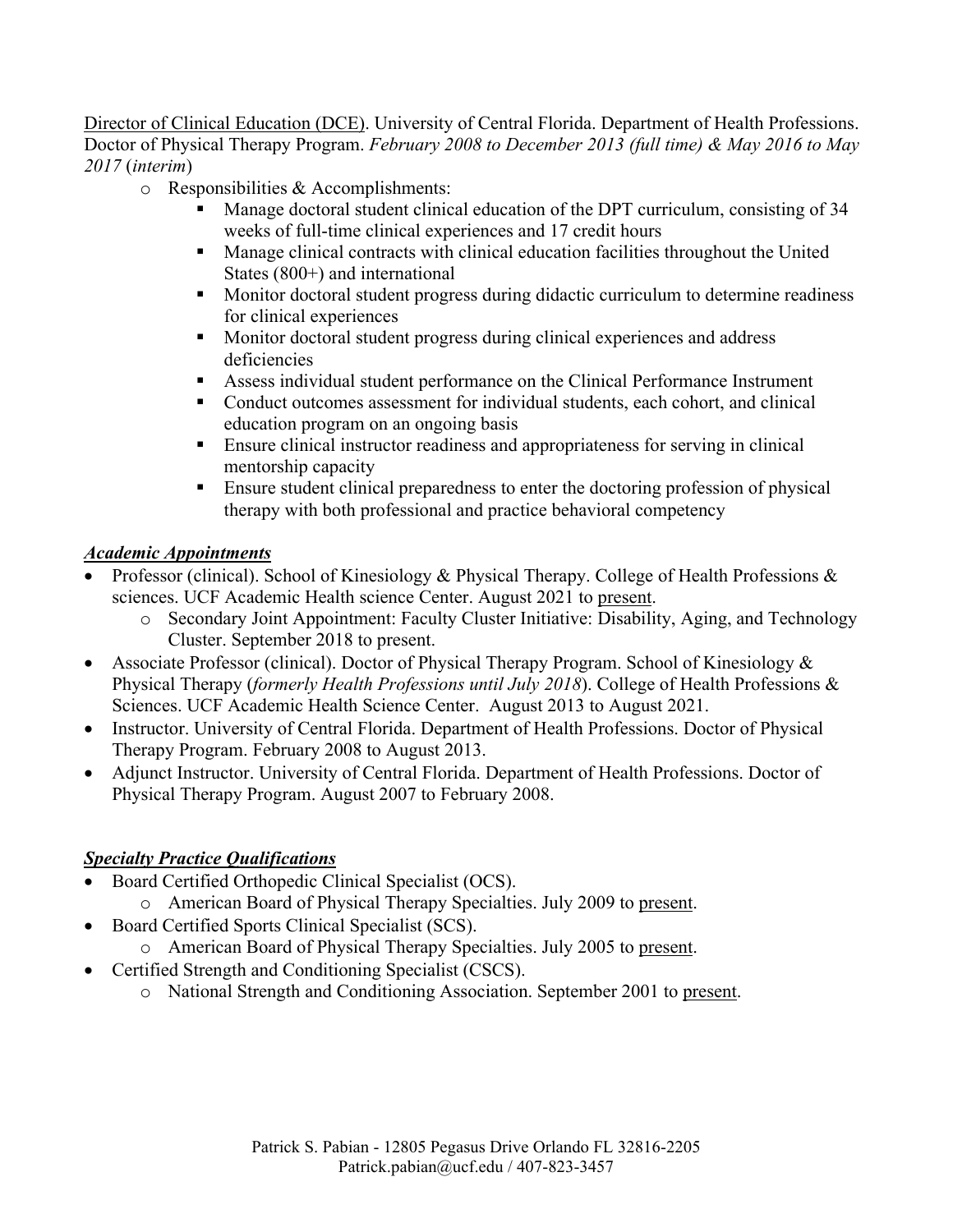### *Professional Board Appointments*

- Board of Physical Therapy Practice.
	- o State of Florida Department of Health. Division of Medical Quality Assurance. April 2015 *to present*.
		- Chair: 2021 present
		- Vice-Chair: 2018 2021
		- Education Liaison: 2015 2021
- Specialty Council on Sports Physical Therapy.
	- o American Board of Physical Therapy Specialties. January 2013 to December 2018.
		- Emergency Medical Response Coordinator 2013-2018

#### *Clinical Education Qualifications*

- APTA Credentialed Advanced Clinical Instructor.
	- o APTA Clinical Instruction Education & Credentialing Program. August 2008.
- APTA Credentialed Clinical Instructor.
	- o APTA Clinical Instruction Education & Credentialing Program. April 2008.

#### *Clinical Experience*

- Physical Therapist (prn). Orlando Sports Medicine. Orlando, FL. January 2008 *to present*.
- Physical Therapist. Orlando Sports Medicine. Orlando, FL. August 2003 to January 2008.
- Center Coordinator of Clinical Education (CCCE). Orlando Sports Medicine. Orlando, FL. October 2004 to February 2008.
- Physical Therapist. Florida Hospital Sports Medicine & Rehabilitation at Universal Studios. Orlando, FL. December 2002 to August 2003.
- Physical Therapist. Florida Hospital Sports Medicine & Rehabilitation at Celebration Health. Celebration, FL. January 2002 to August 2003.
- Physical Therapist. Orthopedic Institute of Illinois / Great Plains Sports Medicine & Rehabilitation. Peoria, IL. September 2000 to January 2002.
- Physical Therapist. St. Margaret's Hospital. Spring Valley, IL. August 2000 to Sept 2000.

#### *Awards & Recognition / Honors – National/Professional*

- Distinguished Scholar & Fellow.
	- o National Academies of Practice (NAP). 2022.
- Excellence in Education Award.
	- o American Academy of Sports Physical Therapy. 2022.
- National Award for Excellence in IPE Collaboration Award.
	- o U.S. Public Health Service (USPHS) and the Interprofessional Education Collaborative (IPEC).
	- o Awarded June 2017 to Migrant Farm Workers Team (UCF Medicine, UCF Physical Therapy, UCF Social Work, UCF Nursing, UF Pharmacy) for project: Harnessing the Strength of Inter-Professional Teams to Provide Comprehensive Care for the Farmworkers of Apopka, Florida
	- o Additional recognition at UCF Board of Trustees. July 2017.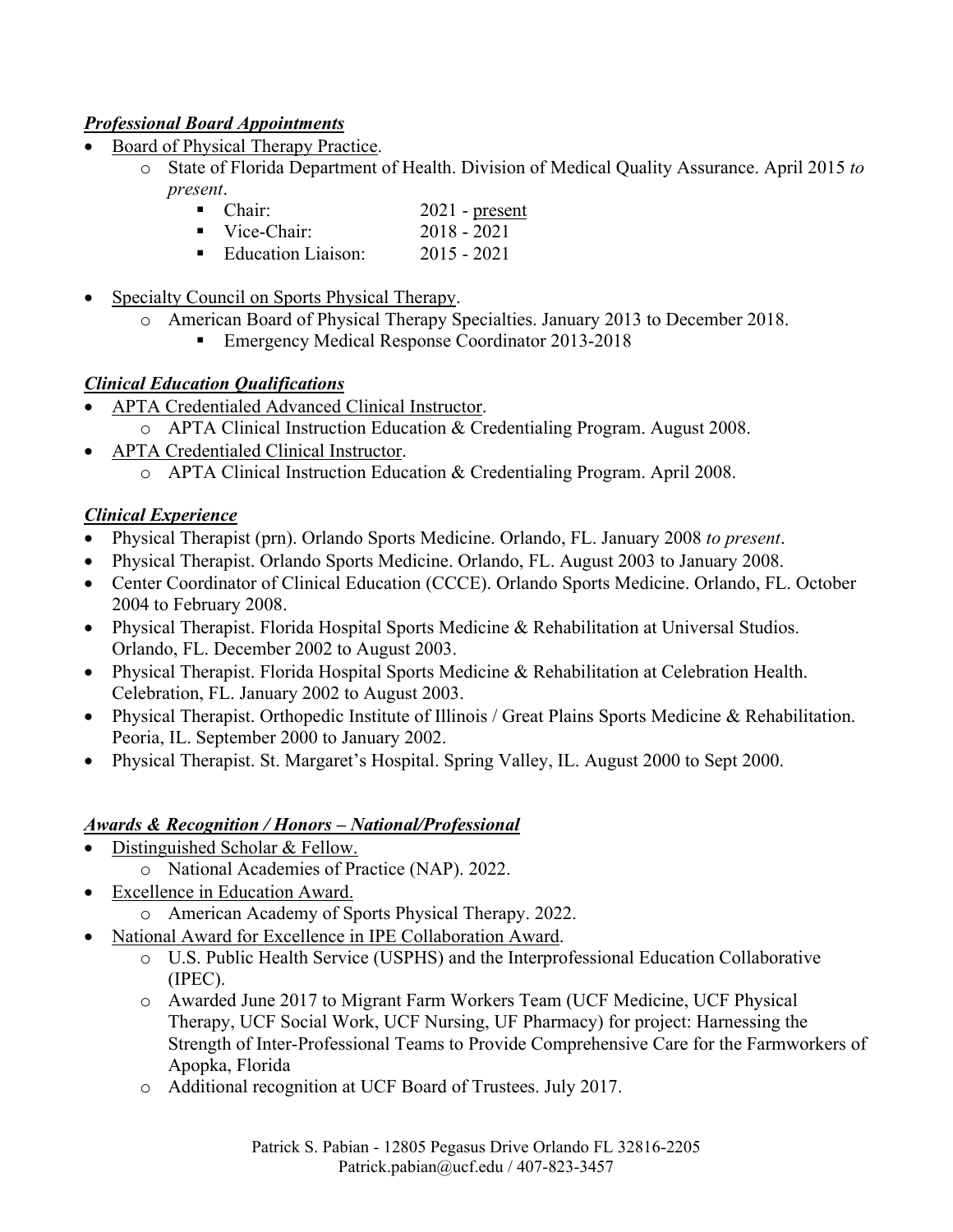- Keynote Speaker Invited.
	- o The 3rd International Conference on Doctoral Education: Organizational Leadership & Impact. University of Central Florida, UCF College of Education and Human Performance, and The Association of Practice Doctorates (United Kingdom). March 2017.
- **Editorial Excellence Award.** 
	- o Strength and Conditioning Journal. National Strength and Conditioning Association. 2014.

## *Awards & Recognition / Honors - University*

- University of Central Florida Scroll & Quill Society
	- o UCF Faculty Excellence. Selection & induction Fall 2021.
- University of Central Florida Board of Trustees / Presidential Recognition.
	- o Distinctive honors and accomplishments. Physical Therapy Program Success & Outcomes.
	- o Special Recognition. Fall 2018.
- Excellence in Professional Service.
	- o College of Health & Public Affairs. University of Central Florida.
		- College nominee for University-level award. 2018.
	- o College of Health Professions & Sciences
		- College nominee for University-level award. 2020.
- UCF Collective Impact Community Challenge (finalist)
	- o UCF Comprehensive Medical Care Outreach Team. 2018
- Teaching Incentive Program (TIP) Award.
	- o College of Health & Public Affairs. University of Central Florida. 2015.
- Invited Keynote Speaker.
	- o Doctoral Hooding Ceremony for the UCF Doctor of Physical Therapy Program. 2014.

### *Publications*

\* denotes graduate student DPT, \*\* denotes graduate student MD, \*\*\* denotes graduate student PhD Totals: 11 publications with student co-authors, 25 total student co-authors

- 1. **Pabian, PS**, Neely, L. The legal foundation of student dismissal in professional education programs. *Journal of Allied Health*. 2021; 50 (4): 321-327.
- 2. Shields, R, … **Pabian, PS**, et al., Benchmarking in academic physical therapy: A multi-center trial using the PT-GQ survey. *Physical Therapy*. 2021; 101 (12) https://doi.org/10.1093/ptj/pzab204.
- 3. Harmon, KK\*\*\*, Stout, JR, Fukuda, DH, **Pabian, PS**, Rawson, ES, Stock, MS. The application of creatine supplementation in the medical rehabilitation. *Nutrients*. 2021; 13(6): 1825 https://doi.org/10.3390/nu13061825.
- 4. Truong, A\*, Hanney, W, Gonzalez, C\*, Richard, G\*, **Pabian, PS**. Immediate changes in cervical range of motion and myofascial sensitivity after standardized manual stretches: a randomized controlled trial. *Orthopaedic Physical Therapy Practice*. 2021; 33 (3): 133-136.
- 5. **Pabian, PS**, Rothschild, C, Bredy, R\*, Pierson, K\*, Diaz, E\*, Logan, D\*, Moore, J\*. Return to Golf Following Rotator Cuff Repair: Trends of Physical Therapist Practice. *Orthopaedic Physical Therapy Practice*. 2021; 33 (3): 162-167.
- 6. Parrott, C\*, Hanney, WJ, Miller, B\*, Olechowicz, J\*, **Pabian, PS**. The Effect of a Lace-Up Ankle Brace on Squatting Mechanics. *Orthopaedic Physical Therapy Practice*. 2021; 33 (3): 144-148.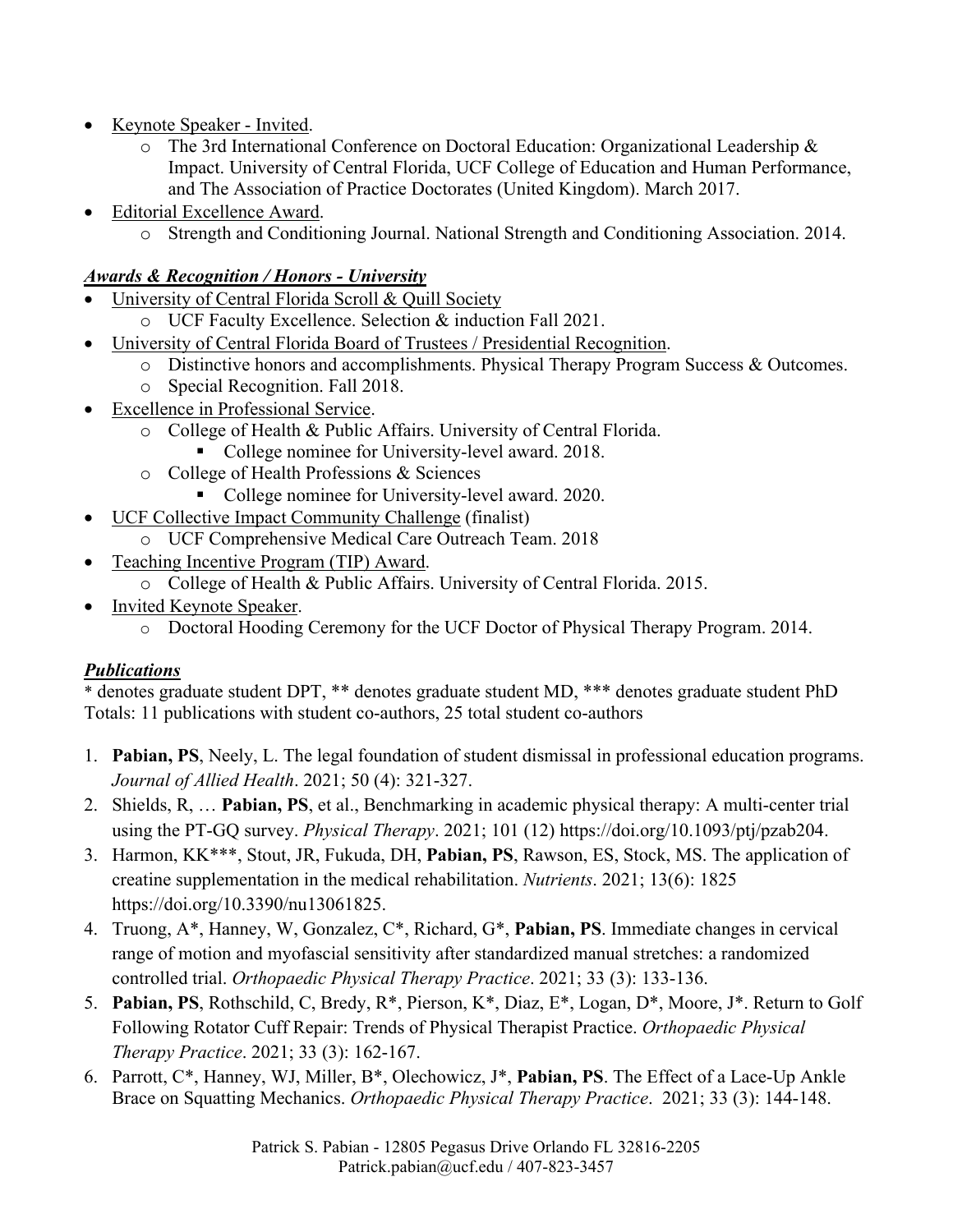- 7. Torres, D\*, Hanney, WJ, Velazquez, \*L, Pilkington, C\*, **Pabian, PS**. The effect of mobilization with movement and passive stretching on hip range of motion: A randomized controlled trial. *Orthopaedic Physical Therapy Practice*. 2021; 33 (3): 150-155.
- 8. Rowlett, CA\*, Hanney, WJ, **Pabian, PS**, Holland, JE\*, Rothschild, CE, Kolber, MJ. Efficacy of instrument-assisted soft tissue mobilization in comparison to gastrocnemius-soleus stretching for dorsiflexion range of motion: A randomized controlled trial. *Journal of Bodywork & Movement Therapies*. 2019; 23: 233-240.
- 9. Dugan, E.\*\*, Tucker, J, **Pabian, PS**. Utilization of an interprofessional integrated clinical education experience to improve medical and physical therapy student comfort in treating patients with disabilities. *Education for Health*. 2018; 31 (3): 155-162.
- 10. Towson, J., Taylor, M.\*\*\*, Tucker, J., Paul, C.\*\*, **Pabian, P**., Zraick, R. Impact of virtual simulation and coaching on the interprofessional communication skills of speech-language pathology students: A pilot study. *Teaching and Learning in Communication Sciences & Disorders*. 2018; 2 (2): 1-24.
- 11. **Pabian PS**, King, K., Tippett S. Student debt in professional doctoral healthcare disciplines. *Journal of Physical Therapy Education*. 2018; 32 (2): 159-168.
- 12. Keilman, B.\*, Hanney, W.J., Kolber, M.J., **Pabian P.S**., Salamh, P.A, Rothschild, C., Liu, X. The short term effect of kettlebell swings on lumbopelvic pressure pain thresholds: a randomized controlled trial. *Journal of Strength and Conditioning Research.* 2017; 31 (11): 3001-3009.
- 13. Taylor MS\*\*\*, Tucker J, Donehower C\*\*\*, **Pabian P**, Dieker LA, Hynes M, Hughes, C. Impact of virtual simulation on the interprofessional communication skills of physical therapy students. *Journal of Physical Therapy Education*. 2017; 31 (3): 83-90.
- 14. Hanney, W.J., Puentedura, E., Kolber, M.J., Liu, X., **Pabian, P.S**, Cheatham, S. The immediate effects of manual stretching and cervicothoracic junction manipulation on cervical range of motion and upper trapezius pressure pain thresholds. *Journal of Back and Musculoskeletal Rehabilitation*. 2017; 30: 1005-1013.
- 15. **Pabian PS**, Dyson J, Levine C. Physical therapist productivity with students in the 2:1 model of clinical education in the acute care setting. *Journal of Physical Therapy Education*. 2017; 31 (2): 11- 17.
- 16. **Pabian PS**, Oliveira L, Tucker J, Beato M, Gual, C. Interprofessional management of concussion in sport. *Physical Therapy in Sport*. 2017; 23:123-132.
- 17. Hanney WJ, Kolber MJ, **Pabian PS**, Cheatham SW, Schoenfeld BJ, Salamh PA. Endurance Times of the Thoracolumbar Musculature: Reference Values for Female Recreational Resistance Training Participants. *Journal of Strength and Conditioning Research*. 2016; 30 (2): 588-594
- 18. Hanney, WJ, Negrete, RN, Cheatham, S, **Pabian, PS**, Salamh, PA, Kolber, MJ. Use of a novel lumbopelvic stabilization program in a female runner with low back pain that satisfies a clinical prediction rule: A case study. *Orthopaedic Physical Therapy Practice*. 2014; 26:254-262.
- 19. Mulligan E, Schueman T, Springer B, **Pabian PS**, Fink M, Briggs M, Weber M, Reinking M. *The Sports Physical Therapy Description of Specialty Practice*. Alexandria, VA: American Board of Physical Therapy Specialties, American Physical Therapy Association; 2013.
- 20. Diaz AM, Kolber MJ, Patel CK, **Pabian PS**, Rothschild CE, Hanney WJ. The efficacy of yoga as an intervention for chronic low back pain: a systematic review of randomized controlled trials. *American Journal of Lifestyle Medicine.* 2013; 7: 418-430.
- 21. **Pabian PS,** Greeno E, Vander Heiden M, Hanney WJ. Sport concussion: Implications for the strength & conditioning professional. *Strength and Conditioning Journal*. 2013; 35: 72-80.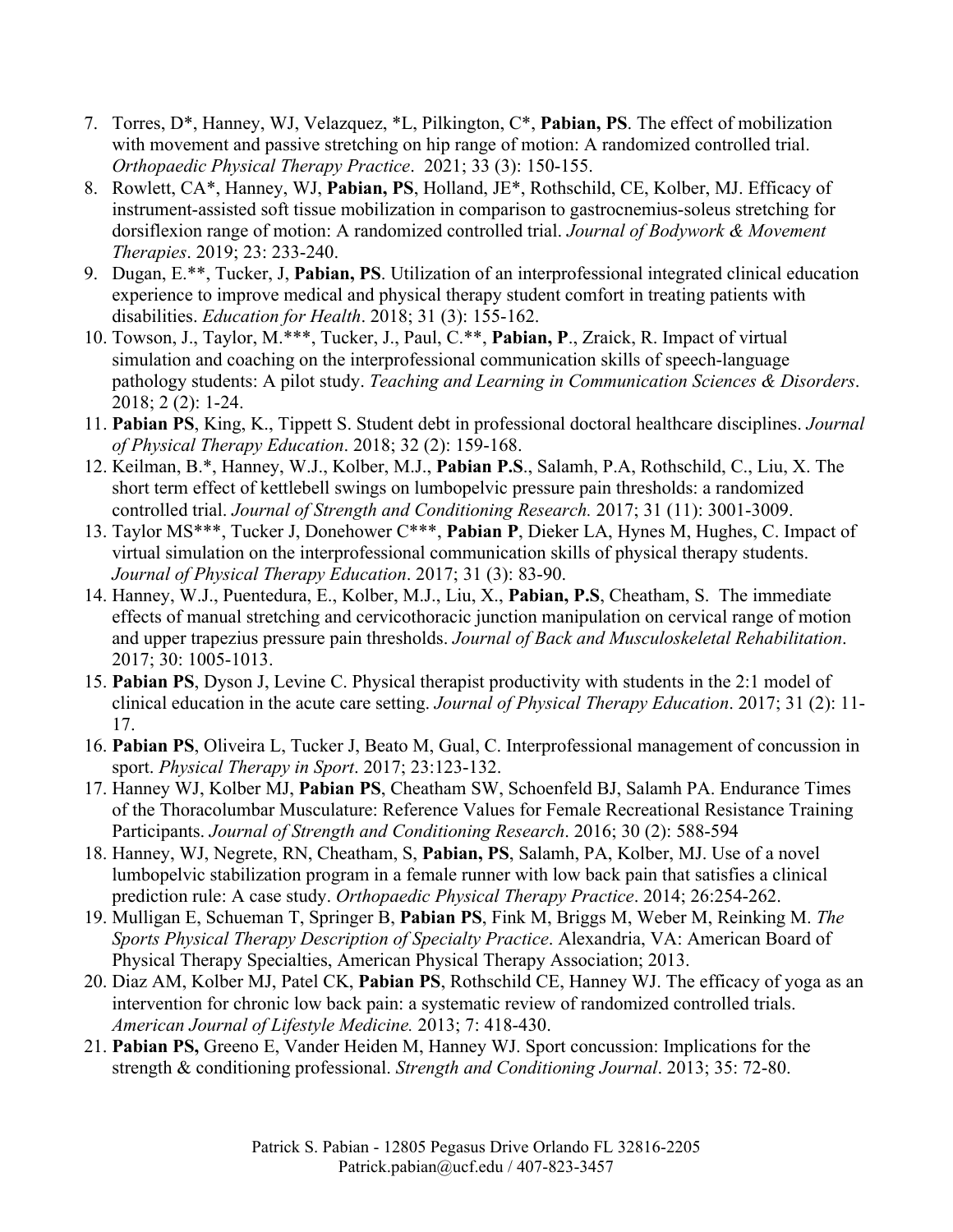- 22. Hanney WJ, **Pabian PS**, Smith MT, Patel CK. Low Back Pain: Movement considerations for exercise and training. *Strength and Conditioning Journal*. 2013; 35: 99-106.
- 23. Brueilly K, **Pabian PS**, Kolber MJ. Physiotherapy after total hip arthroplasty: Reaffirming the challenge to learn more in collaboration. *Physical Therapy Reviews*. 2013; 18: 57-58.
- 24. Negrete RJ, Hanney WJ, **Pabian PS**, Kolber, MJ. Upper body push and pull strength ratio in recreationally active adults. *International Journal of Sports Physical Therapy*. 2013; 8: 138-144.
- 25. Olson DA, Kolber MJ, Patel C, **Pabian PS**, Hanney WJ. Aquatic exercise for treatment of low-back pain: a systematic review of randomized controlled trials. *American Journal of Lifestyle Medicine*. 2013; 7: 154-160.
- 26. Hanney WJ, Kolber MJ, **Pabian PS**, Rothschild C, Garcia A\*, Stone A\*. Accelerated rehabilitation program following minimally invasive total knee arthroplasty. *Topics in Geriatric Rehabilitation*. 2013; 29:35-45.
- 27. Brueilly K, **Pabian PS**, Straut L, Freve L, Kolber M. Factors contributing to rehabilitation outcomes following hip arthroplasty. *Physical Therapy Reviews*. 2012; 17:301-310.
- 28. **Pabian PS,** Rothschild C, Schwartzberg R. Rotator cuff repair: considerations of surgical characteristics and evidence based interventions for improving muscle performance. *Physical Therapy Reviews*. 2011; 16:374-387.
- 29. **Pabian PS,** Kolber MJ, McCarthey J. Post-rehabilitation strength and conditioning of the shoulder: An interdisciplinary approach. *Strength and Conditioning Journal*. 2011; 33:42-55.
- 30. Hanney WJ, Kolber MJ, Schack-Dugre J, Negrete R**, Pabian PS.** The Influence of Education and Exercise on Neck Pain. *American Journal of Lifestyle Medicine*. 2010; 4:166-175.
- 31. **Pabian P**, Hanney W. Functional Rehabilitation after medial meniscus repair in a high school football quarterback: a case report. *North American Journal of Sports Physical Therapy*. 2008; 3:161-169.

#### *Published Book Sections*

- 1. **Pabian PS**. Subacromial Bursitis. In: Shamus E, ed. *Color Atlas of Physical Therapy*. New York, NY: McGraw-Hill; 2015: 767-770.
- 2. **Pabian PS**. Elbow Dislocation. In: Shamus E, ed. *Color Atlas of Physical Therapy*. New York, NY: McGraw-Hill; 2015: 803-806.
- 3. **Pabian PS**. Hip Dislocation, Acquired. In: Shamus E, ed. *Color Atlas of Physical Therapy*. New York, NY: McGraw-Hill; 2015: 900-904.
- 4. **Pabian PS**, Martin L. Gamekeepers Thumb. In: Shamus E, ed. *Color Atlas of Physical Therapy*. New York, NY: McGraw-Hill; 2015: 851-854.
- 5. **Pabian PS**. Olecranon Bursitis. I In: Shamus E, ed. *Color Atlas of Physical Therapy*. New York, NY: McGraw-Hill; 2015: 799-802.
- 6. **Pabian PS**. Plica Syndrome. In: Shamus E, ed. *Color Atlas of Physical Therapy*. New York, NY: McGraw-Hill; 2015: 970-972.
- 7. **Pabian PS**. Pubalgia Osteitis Pubis. In: Shamus E, ed. *Color Atlas of Physical Therapy*. New York, NY: McGraw-Hill; 2015: 696-700.
- 8. **Pabian PS**. Trigger Finger. In: Shamus E, ed. *Color Atlas of Physical Therapy*. New York, NY: McGraw-Hill; 2015: 866-869.
- 9. Tasso K, **Pabian PS**, Martin L. Developmental Dysplasia of the Hip. In: Shamus E, ed. *Color Atlas of Physical Therapy*. New York, NY: McGraw-Hill; 2015: 1143-1147.
- 10. **Pabian P**. Range of Motion. In J. M. Rippe, ed. Encyclopedia of Lifestyle Medicine and Health. Thousand Oaks, CA: Sage Publications; 2012: 2403-2411.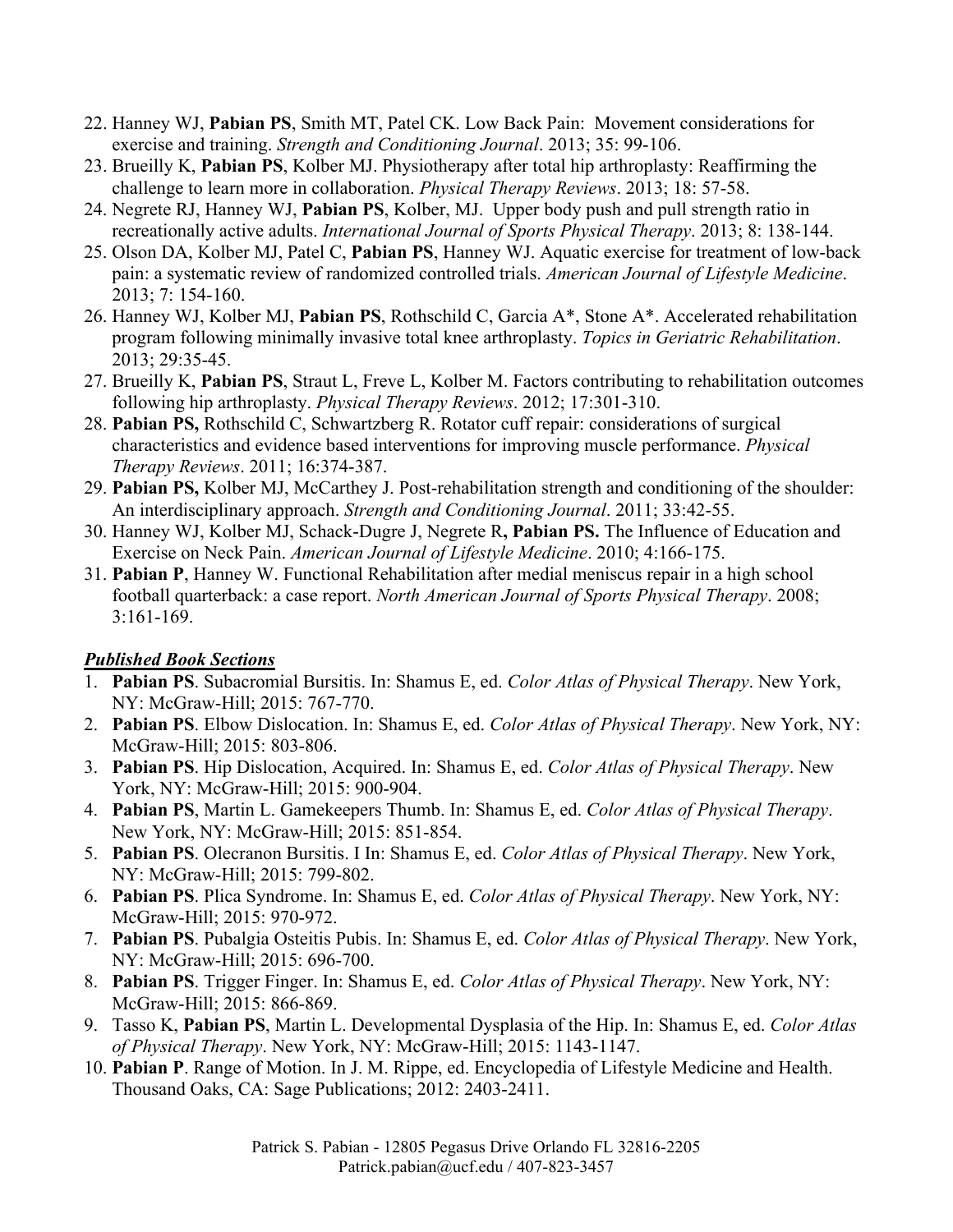- 11. **Pabian P**. RICE Therapy. In J. M. Rippe ed. Encyclopedia of Lifestyle Medicine and Health. Thousand Oaks, CA: Sage Publications; 2012: 2508-2515.
- 12. **Pabian P**. Elbow Dislocation. In: Shamus E, ed. *Quick Answers: Physiotherapy*. New York, NY: McGraw-Hill; 2012. http://www.accessphysiotherapy.com
- 13. **Pabian P**. Gamekeepers Thumb. In: Shamus E, ed. *Quick Answers: Physiotherapy*. New York, NY: McGraw-Hill; 2012. http://www.accessphysiotherapy.com
- 14. **Pabian P**. Hip Dislocation. In: Shamus E, ed. *Quick Answers: Physiotherapy*. New York, NY: McGraw-Hill; 2012. http://www.accessphysiotherapy.com
- 15. **Pabian P**. Olecranon Bursitis. I In: Shamus E, ed. *Quick Answers: Physiotherapy*. New York, NY: McGraw-Hill; 2012. http://www.accessphysiotherapy.com
- 16. **Pabian P**. Plica Syndrome. In: Shamus E, ed. *Quick Answers: Physiotherapy*. New York, NY: McGraw-Hill; 2012. http://www.accessphysiotherapy.com
- 17. **Pabian P**. Pubalgia Osteitis Pubis. In: Shamus E, ed. *Quick Answers: Physiotherapy*. New York, NY: McGraw-Hill; 2012. http://www.accessphysiotherapy.com
- 18. **Pabian P**. Subacromial Bursitis. In: Shamus E, ed. *Quick Answers: Physiotherapy*. New York, NY: McGraw-Hill; 2012. http://www.accessphysiotherapy.com
- 19. **Pabian P**. Trigger Finger. In: Shamus E, ed. *Quick Answers: Physiotherapy*. New York, NY: McGraw-Hill; 2012. http://www.accessphysiotherapy.com

### *Published Professional Reports*

1. Appling, S., Reinking, R., Tippett, S., Gilbert, F., Goodstadt, N., Hibbard, L., Massumi, C., **Pabian, P**., Pardiek, D., Thuringer, B. American Physical Therapy Association Education Leadership Partnership Student Debt Task Force Final Recommendations Report. April 2020. Accessible at: https://acapt.org/news/news-detail/2020/04/27/physical-therapy-student-debt or https://www.apta.org/contentassets/11f899cf4a4b44dea839e58af546b9de/elpstudentdebttaskforcerep ortapril2020.pdf

### *Published Abstracts*

- 1. **Pabian, PS**, Collins, C\*, Quinn, C\*, Herzfeld, K\*. A longitudinal examination of concussion & musculoskeletal injury incidence in university recreational sports. (Abstract). *Journal of Orthopaedic and Sports Physical Therapy*. 2021; 51(1): 47.
- 2. **Pabian, PS**, Sowers, A\*\*, Kennedy, M\*, Bell, G, Specogna, A. A longitudinal analysis of concussion incidence in intramural collegiate athletics. (Abstract). *Journal of Orthopaedic and Sports Physical Therapy*. 2019; 49(1): 189.
- 3. Parrott, C\*, Miller, B\*, Olechowicz, J\*, Hanney, W, Kolber, M, **Pabian, PS**. The Effect of a Lace-Up Ankle Brace on Squatting Mechanics. *Journal of Orthopaedic and Sports Physical Therapy*. 2019; 49 (1): 128.
- 4. **Pabian, PS**, Rodriguez, E\*, Sack, L\*, Toubman, J\*. Presence and severity of symptoms in student athletes post-concussion: A case series on return-to-learn. *Journal of Orthopaedic and Sports Physical Therapy*. 2018; 48 (1): A254.
- 5. DeAmara, A\*, Mynatt, K\*, Lyons, M\*, Rothschild, C, **Pabian, PS**. The relationship between hip strength, running gait foot strike pattern, and running-related injury. *Journal of Orthopaedic and Sports Physical Therapy*. 2018; 48 (1): A99-100.
- 6. **Pabian, PS**, Boyd, J\*, DeRosa, V\*, Makarov, R\*. The prediction of functional outcome using strength and weight shift asymmetries in patients post ACL reconstruction. *Journal of Orthopaedic and Sports Physical Therapy*. 2018; 48 (1): A254.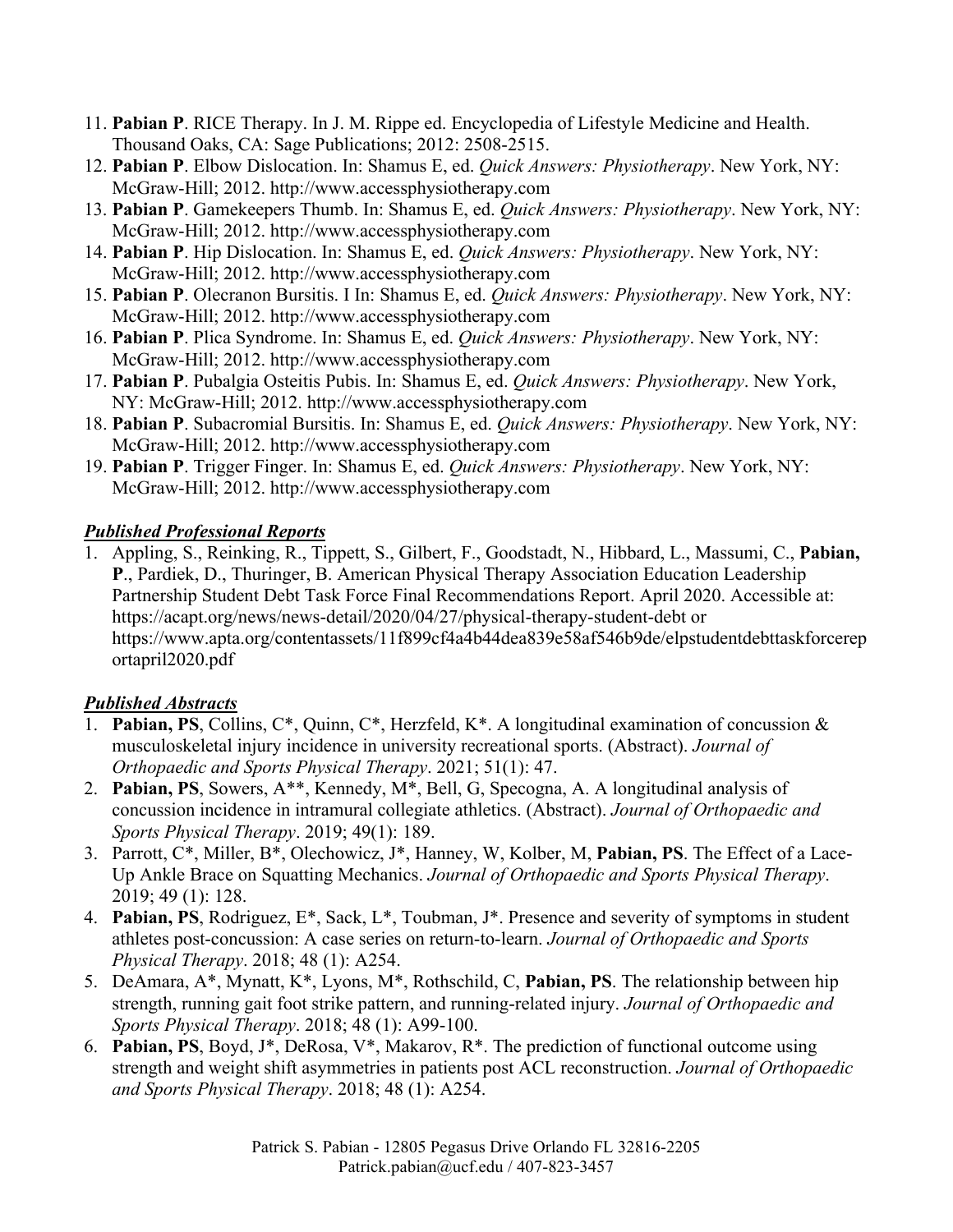- 7. Hanney, WJ, Kolber, MJ, Ramirez, MM, Negrete, R, Palmer, K\*, Cheatham, SW, **Pabian, PS**, Liu, X. The reliability of measurements used to quantify frontal plane knee kinematics during a single-leg hop test: A video analysis (Abstract). *Journal of Orthopaedic and Sports Physical Therapy*. 2017; 47 (1): A98.
- 8. Kommer, CG\*, Scafidi, R\*, Hanney, WJ, **Pabian, PS**. Examination of isokinetic shoulder strength profiles and backhand velocity in collegiate tennis players (Abstract). *Journal of Orthopaedic and Sports Physical Therapy*. 2017; 47 (1): A42.
- 9. Ramirez, JN\*, Burleigh, C\*, Bennett, J, **Pabian, PS**, Kolber, MJ, & Hanney, WJ. Application of a non-linear periodization program among firefighters returning to full duty from an injury (Abstract). *Journal of Strength and Conditioning Research*. 2016; 30(Suppl 1): S57-58.
- 10. Hanney WJ, Kolber MJ, **Pabian PS**, Cheatham S, Salamh P, Williams R, Ishmael, A. Hip range of motion in those with and without a history of low back pain (Abstract). *Journal of Orthopaedic and Sports Physical Therapy*. 2015; 45 (1): A82.
- 11. Hanney WJ, Kolber MJ, **Pabian PS**, Cheatham S, Salamh P, Wycoff B, Hair N. The immediate effects of a manual upper trapezius stretch on upper trapezius pressure pain thresholds (Abstract). *Journal of Orthopaedic and Sports Physical Therapy*. 2015; 45(1): A120-121.
- 12. Hanney WJ, Kolber MJ, Hinton M\*, Rivers R\*, Salamh, PA, Rothschild CE, **Pabian PS**. Trunk muscle endurance times in weight-training females (Abstract). *Journal of Strength and Conditioning Research.* 2014; 28 (12): 24-25.
- 13. Hanney WJ, Kolber MJ, Carroll WJ\*, Heilman RS\*, Salamh PA, Rothschild CE, **Pabian PS** Body weight adjusted hip strength ratios in the weight-training population (Abstract). *Journal of Strength and Conditioning Research.* 2014; 28 (12):71-72.
- 14. Amuso N\*, **Pabian PS.** Relationship between core strength and soccer skill performance in university club soccer players (Abstract). *Journal of Orthopaedic and Sports Physical Therapy*. 2014; 44: A182-183.
- 15. Rothschild C, **Pabian PS**, Hanney WJ. Factors associated with running-related injuries in longdistance runners. (Abstract). *Journal of Orthopaedic and Sports Physical Therapy*. 2014; 44: A189- 190.
- 16. Hanney WJ, Hair N\*, **Pabian PS**, Patel CK, Smith MT, Kolber MJ, The immediate effects of cervicothoracic manipulation on upper trapezius pressure pain thresholds. (Abstract). *Journal of Orthopaedic and Sports Physical Therapy*. 2014; 44: A128.
- 17. Hanney WJ, Kolber MJ**, Pabian PS**. The prevalence of low back pain in the recreational weight training population. J Strength Cond Res. 2013; 27(suppl 2): S125-126.
- 18. **Pabian P**, Greeno E, Ivey N\*, Young K\*, Hanney WJ. Isokinetic strength profiles of patients 11-13 weeks post ACL reconstruction: an analysis based on graft type and gender (Abstract). *Journal of Orthopaedic and Sports Physical Therapy*. 2013; 43: A114.
- 19. **Pabian P**, Greeno E, Kiern C\*, Williams R\*. Analysis of neuropsychological baseline tests in private, college preparatory high school athletes (Abstract). *Journal of Orthopaedic and Sports Physical Therapy*. 2013; 43: A136.
- 20. **Pabian P**, Greeno E, Schwartzberg R, Hanney WJ. A complete anterior cruciate ligament tear from an avulsed tibial eminence: a case report (Abstract). *Journal of Orthopaedic and Sports Physical Therapy*. 2013; 43: A114-115.
- 21. **Pabian P**, Greeno E. Synovial chondromatosis: A differential diagnosis for shoulder adhesive capsulitis and impingement syndrome. (Abstract). *Journal of Orthopaedic and Sports Physical Therapy*. 2012; 42: A88-89.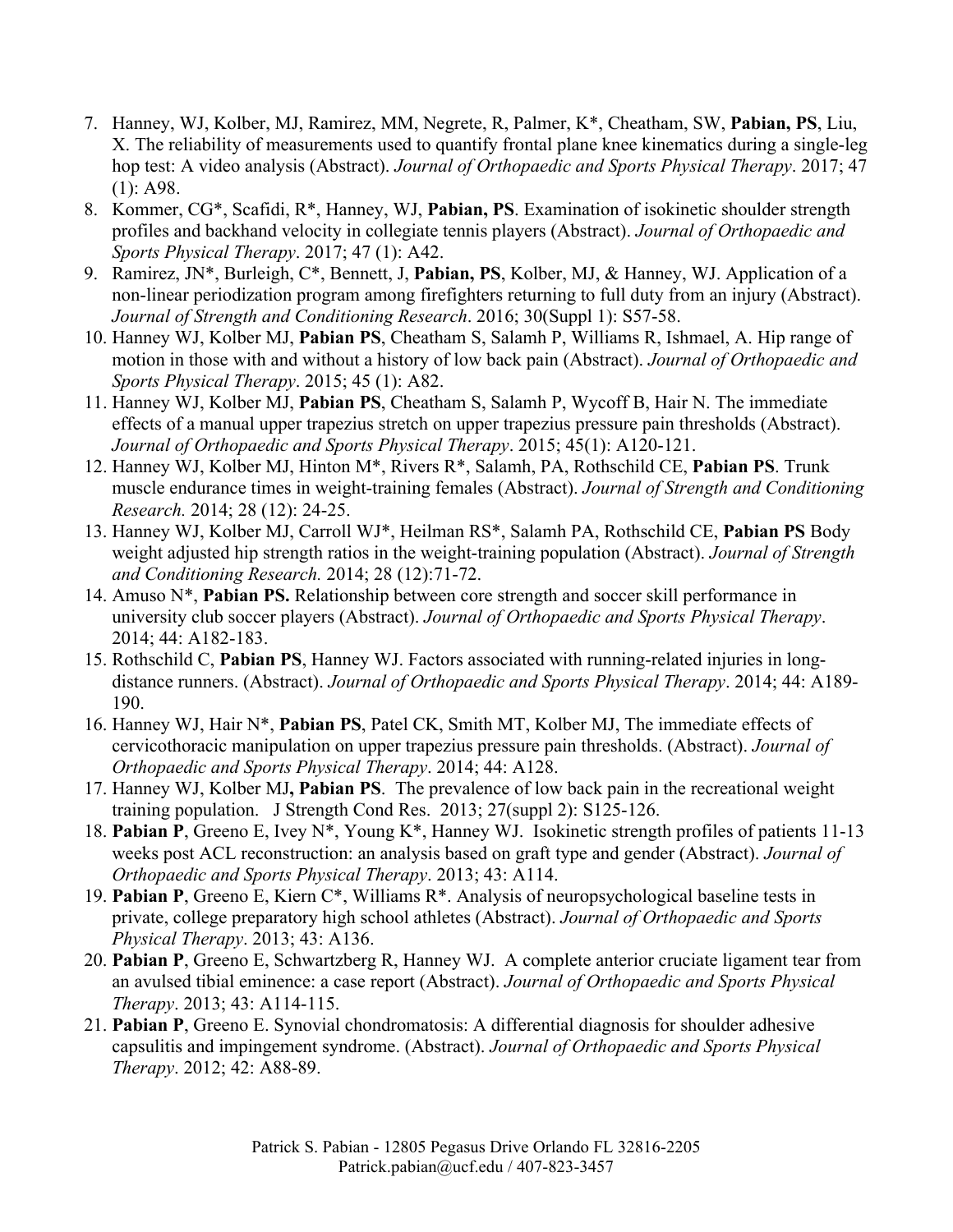22. **Pabian P**, Greeno E. An analysis of isokinetic profiles of patients 8-9 weeks post ACL reconstruction: An early strength comparison by graft type. (Abstract). *Journal of Orthopaedic and Sports Physical Therapy*. 2011; 41: A100.

#### *Contracts, Grants, and Other Funding*

Funding Sources

| $\rightarrow$  | Extramural:  | \$1,710,210 |
|----------------|--------------|-------------|
|                | Private:     | \$373,942   |
| $\blacksquare$ | Foundations: | \$125,000   |
|                | Internal:    | \$25,470    |
|                | Total        | \$2,234,622 |

#### *Funded Contracts & Grants: Extramural Funding*

Developing a Resilient Health Care Work Force: A UCF Model for Academic Health Science Centers US Department of Health and Human Services Health Resources and Services Administration (HRSA) Health and Public Safety Workforce Resiliency (HRSA-22-109) Pasarica, M (PI), **Pabian, PS (Co-I:** *6% effort***)** Submitted, **Funded** (\$1,496,128) 2022-2024 A Biodesign Program in Rehabilitation Engineering National Institutes of Health, Department of Health and Human Services (R25) Eunice Kennedy Shriver National Institute of Child Health & Human Development Award #R25HD096933. Pal, S (PI), **Pabian, PS (Co-Investigator:** *10% effort***)** Accepted, *Funded* (\$213,082) 2018-2023 The training of professional practice in a physical therapy clinical education program Florida Consortium of Clinical Education. 2010 FCCE Research Grant. **Pabian, PS (PI)** Accepted, *Funded* (\$1000) 2010-2011 *Funded Contracts & Grants: Private Funding* UCF Athletics – UCF Physical Therapy Annual funding for partnership in the delivery of sports physical therapy services, research, and enhancement in the care of student-athletes UCF Athletics Association **Pabian, PS (PI)** *Funded* \$75k annual agreement. Total Contract Funding Received (\$173,942) 2020-present UCF Physical Therapy – UCP of Central Florida Pediatric Physical Therapy Initiative 5-Year partnership agreement for pediatric research & rehabilitation service enhancement UCF Physical Therapy & United Cerebral Palsy of Central Florida **Pabian, PS (PI)**, Tucker (Co-PI)

**Funded**, Total Contract Agreement (\$200,000) 2013-2018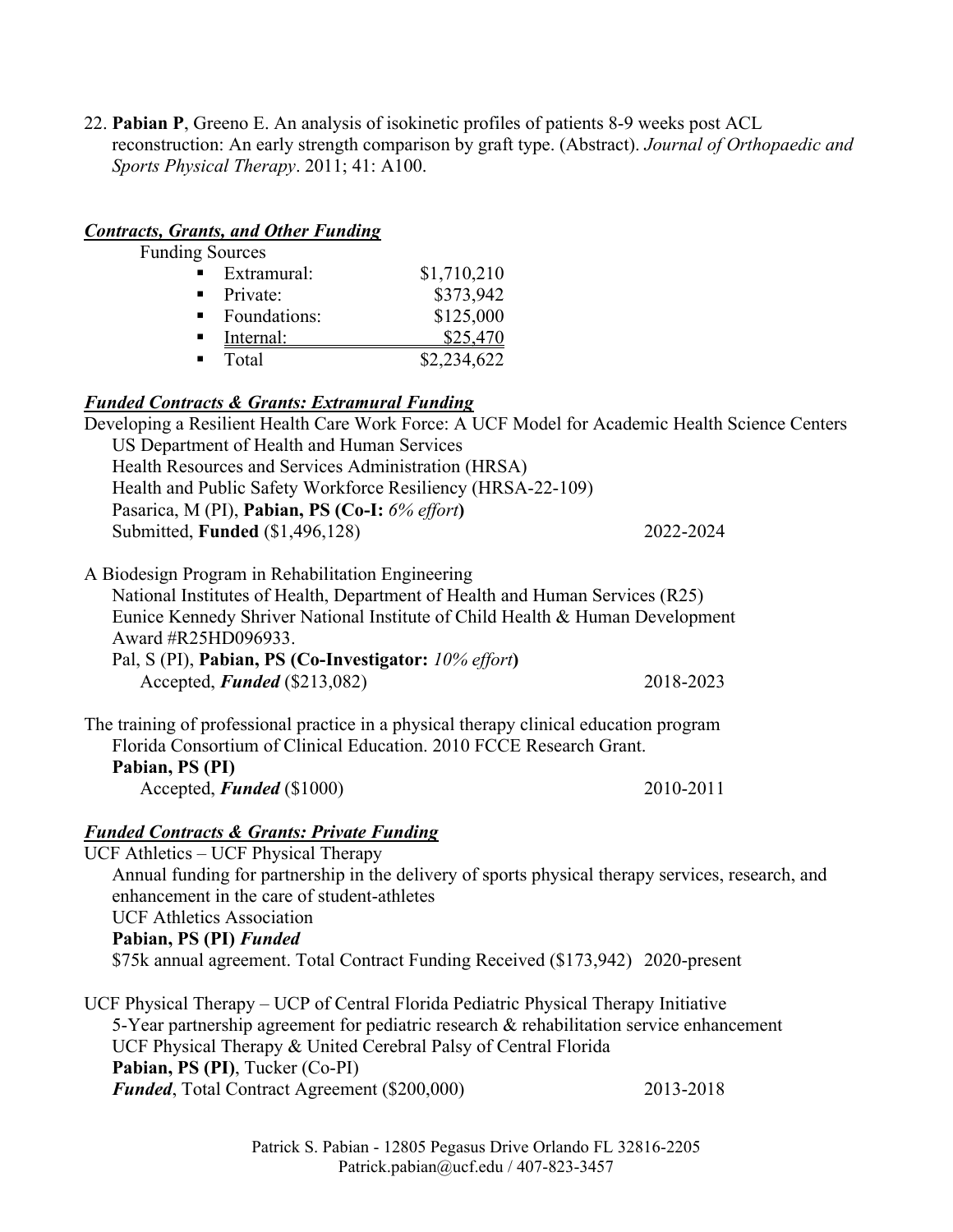### *Funded Contracts & Grants: Foundation Funding*

| UCF Physical Therapy-Sports Medicine Research                              |              |
|----------------------------------------------------------------------------|--------------|
| Orlando Orthopedic Center Foundation                                       |              |
| Pabian, PS (PI)                                                            |              |
| <b>Funded</b> (\$15,000)                                                   | 2016-present |
| UCF Go Baby Go! Presenting Sponsorship                                     |              |
| Orlando Health Foundation                                                  |              |
| Tucker, J (PI), Pabian, PS (Co-PI)                                         |              |
| <b>Funded, Total Contract Agreement (\$75,000)</b>                         | 2016-present |
| UCF Go Baby Go: 2020 Proposal                                              |              |
| Variety Children's Charities                                               |              |
| Tucker, J (PI), Pabian, PS (Co-PI)                                         |              |
| <b>Funded, Contract Agreement (\$20,000)</b>                               | 2019-2020    |
| UCF Go Baby Go: Mobility and Play for Children with Disabilities           |              |
| The Margaret McCartney & R. Parks Williams Foundation                      |              |
| Tucker, J (PI), Pabian, PS (Co-PI)                                         |              |
| <b>Funded, Contract Agreement (\$5,000)</b>                                | 2019-2020    |
| UCF Go Baby Go - Play Babies Play! Program                                 |              |
| Suntrust: Irma & Orville Parker Charitable Trust                           |              |
| Tucker, J (PI), Pabian, PS (Co-PI)                                         |              |
|                                                                            | 2019-2020    |
| <b>Funded, Contract Agreement (\$4,000)</b>                                |              |
| UCF Go Baby Go Innovation Station Lending Library                          |              |
| The Margaret McCartney & R. Parks Williams Foundation                      |              |
| Tucker, J (PI), Pabian, PS (Co-PI)                                         |              |
| <b>Funded, Contract Agreement (\$5,000)</b>                                | 2016-2017    |
| Let's Ignite: Build Better Bodies                                          |              |
| UCF Physical Therapy Physical Activity Day for Children with Special Needs |              |
| <b>Track Shack Foundation</b>                                              |              |
| Tucker J (PI), Pabian P (Co-PI)                                            |              |
| <b>Funded, Contract Agreement (\$1000)</b>                                 | 2014-2015    |
| <b>Funded Contracts &amp; Grants: Internal Funding</b>                     |              |
| UCF CARES Laboratory Redesign (COVID-19)                                   |              |
| UCF College of Health Professions & Sciences                               |              |
| Anatomy & Physiology Instructional Enhancement Project                     |              |
| Pabian (Co-PI), Flores-Otero (Co-PI)                                       |              |
| Accepted, Funded (\$5,776)                                                 | 2021         |
|                                                                            |              |

Patrick S. Pabian - 12805 Pegasus Drive Orlando FL 32816-2205 Patrick.pabian@ucf.edu / 407-823-3457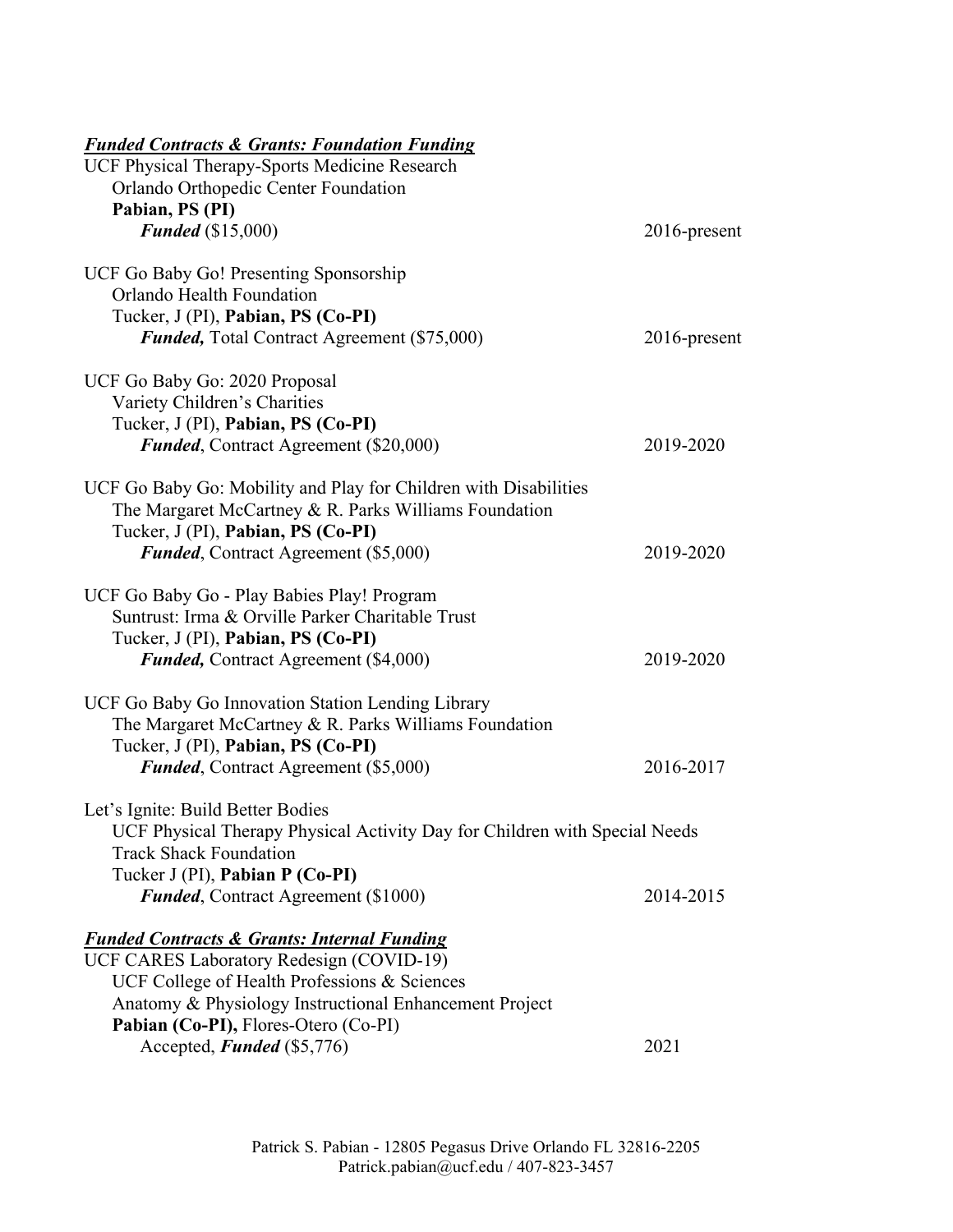| UCF CARES Laboratory Redesign (COVID-19)<br>UCF College of Health Professions & Sciences<br>DPT Student Lab Course Enhancement: Medbridge<br>Pabian (Co-PI), Rothschild (Co-PI)                                                                                                                                                                                                               |           |  |  |
|-----------------------------------------------------------------------------------------------------------------------------------------------------------------------------------------------------------------------------------------------------------------------------------------------------------------------------------------------------------------------------------------------|-----------|--|--|
| Accepted, Funded (\$6,808)                                                                                                                                                                                                                                                                                                                                                                    | 2021      |  |  |
| UCF CARES Laboratory Redesign (COVID-19)<br>UCF College of Health Professions & Sciences<br>DPT Student Lab Course Enhancement: PhysoU<br>Pabian (PI)                                                                                                                                                                                                                                         |           |  |  |
| Accepted, Funded (\$1,890)                                                                                                                                                                                                                                                                                                                                                                    | 2020-2021 |  |  |
| <b>UCF Adaptive Community Project</b><br>UCF Office of Quality Enhancement Plan<br>Sherod, M (PI), Pabian, PS (Co-I)                                                                                                                                                                                                                                                                          |           |  |  |
| Accepted, Funded (\$3,500)                                                                                                                                                                                                                                                                                                                                                                    | 2017-2018 |  |  |
| The immediate effects of cervicothoracic manipulation vs. upper trapezius stretch on pressure pain<br>thresholds and range of motion                                                                                                                                                                                                                                                          |           |  |  |
| University of Central Florida. College of Health & Public Affairs. In-House Grant.<br>Hanney, WJ (PI), Pabian, PS (Co-PI)                                                                                                                                                                                                                                                                     |           |  |  |
| Accepted, Funded (\$7,496)                                                                                                                                                                                                                                                                                                                                                                    | 2013-2014 |  |  |
| <b>Recent Proposal Preparation -Research Activity</b><br>Investigators from Novices, a Transdisciplinary Research Education Program to Increase Diversity<br>(INTREPID) in Aging Research<br>National Institute on Aging (NIA): Advancing Diversity in Aging Research through Undergraduate<br>Education (R25 - Independent Clinical Trial Not Allowed)<br>Conner, N (PI), Pabian, PS (Co-PI) |           |  |  |
| Submitted, <i>under review</i> (\$1,795,745)                                                                                                                                                                                                                                                                                                                                                  | 2021-2026 |  |  |
| A Framework for Dissemination and Adoption of Skills for Assistive Robots in a Social Network<br>National Science Foundation (NSF 17-572)<br>Behal, A (PI), Pabian, PS (Co-PI)                                                                                                                                                                                                                |           |  |  |
| Accepted & scored, not funded (\$499,889)                                                                                                                                                                                                                                                                                                                                                     | 2019-2022 |  |  |
| RERC on Assistive Technology for Promotion of Lifelong Independent Living among Children and<br>Young Adults with Disabilities<br>National Institute on Disability, Independent Living, and Rehabilitation Research<br>Rehabilitation Engineering Research Centers (RERC) Program: RERC on Individual Mobility and<br>Manipulation HHS-2018-ACL-NIDILRR-REGE-0258                             |           |  |  |
| Behal, A (PI), Pabian, PS (Co-PI)<br>Accepted & scored, not funded (\$4,621,200)                                                                                                                                                                                                                                                                                                              | 2018-2023 |  |  |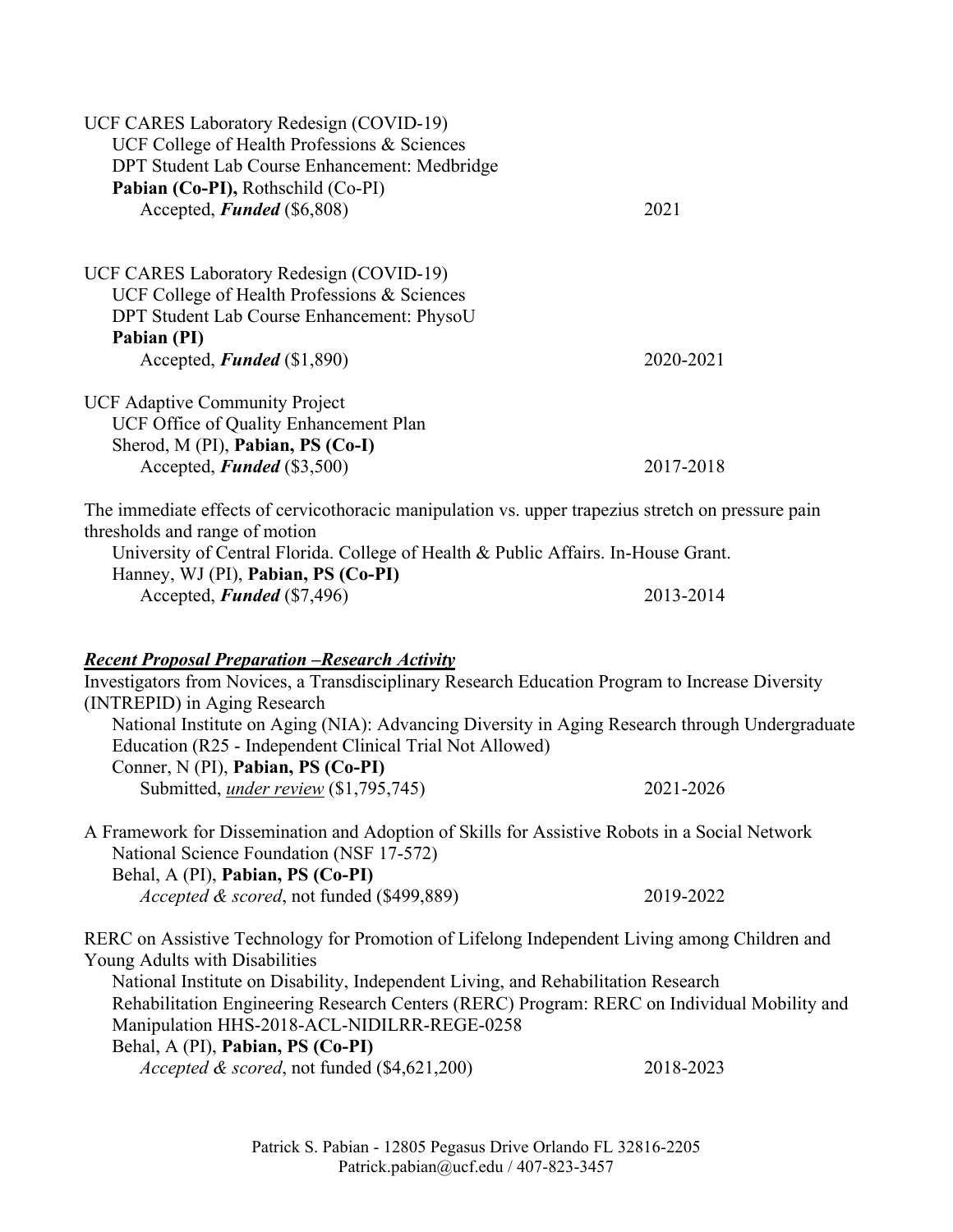| A Biodesign Program in Rehabilitation Engineering                      |           |
|------------------------------------------------------------------------|-----------|
| National Institutes of Health, Department of Health and Human Services |           |
| Pal, S (PI), Pabian, PS (Co-PI)                                        |           |
| <i>Accepted &amp; scored, not funded (\$216,000)</i>                   | 2017-2022 |
|                                                                        |           |

A capstone design course in assistive technology and rehabilitation for gait disorders National Institute of Biomedical Imaging and Bioengineering (NIBIB) Team-Based Design in Biomedical Engineering Education [PAR-13-111(R25)] Pal, S (PI), **Pabian, PS (Co-I)** *Accepted & scored*, not funded (\$192,322) 2016 -2021

Influence of Learn the Signs Act Early (LTSAE) education materials on the behavior of parent/caregivers of children 2 months to 5 years of age

Centers for Disease Control and Prevention, Disability Research and Dissemination Center Tucker J (PI), **Pabian, PS (Co-PI)** *Accepted & scored*, not funded (\$370,784) 2015-2017

#### *Professional Presentations (peer reviewed)*

\* denotes graduate student DPT, \*\*\* denotes graduate student MD, \*\*\* denotes graduate student PhD Totals: 32 presentations with student co-authors, 74 total student co-presenters

- 1. **Pabian, PS**, Kay, D, Conner, N. It takes a team: Cultivating a resilient interprofessional education curriculum. National Academies of Practice 2022 Annual Meeting & Forum. San Diego, CA. March 2022 (accepted).
- 2. **Pabian, PS**, Herring, C\*\*\*, Greeno, E, Gaudin, J\*, Armor, G\*, Kitsmiller, J\*, Mousa, M\*, Fukuda, D. Effectiveness of quadriceps setting exercise on acute post ACL reconstruction patients as measured through tensiomyography. Combined Sections Meeting, American Physical Therapy Association. San Antonio, TX. February 2022.
- 3. Neely, L, Beato, M, Ayala, S\*, Brari, N\*, Viana, S\*, **Pabian, PS**. Student confidence levels in acute care skills following virtual learning. Combined Sections Meeting, American Physical Therapy Association. San Antonio, TX. February 2022.
- 4. **Pabian, PS**, Cox, T, Preston, M, Zraick, R. A mixed-methods analysis of the impact of an interprofessional education curriculum on the clinical practice of physical therapy doctoral students. Education Leadership Conference. Atlanta, GA. October 2021.
- 5. Neely, LC, Darby, AJ\*, Tintor, M\*, Vatansever, S\*, **Pabian, PS**, Stock, M. The impact of virtual learning on student clinical performance: Perceptions of clinical instructors. Education Leadership Conference. Atlanta, GA. October 2021.
- 6. **Pabian, PS**, Collins, C\*, Quinn, C\*, Herzfeld, K\*. A longitudinal examination of concussion & musculoskeletal injury incidence in university recreational sports. Combined Sections Meeting, American Physical Therapy Association. Orlando, FL. February 2021. (altered to virtual due to COVID-19).
- 7. **Pabian, PS**, Neely, L, Gonzalez Luna, E\*, Delgado, M\*, Presnell\*, B, Tucker, J. Relationship of interprofessional collaborative practice experience with interprofessional attitudes of students in health professions. Education Leadership Conference. Milwaukee, WI. October 2020. (altered to virtual due to COVID-19).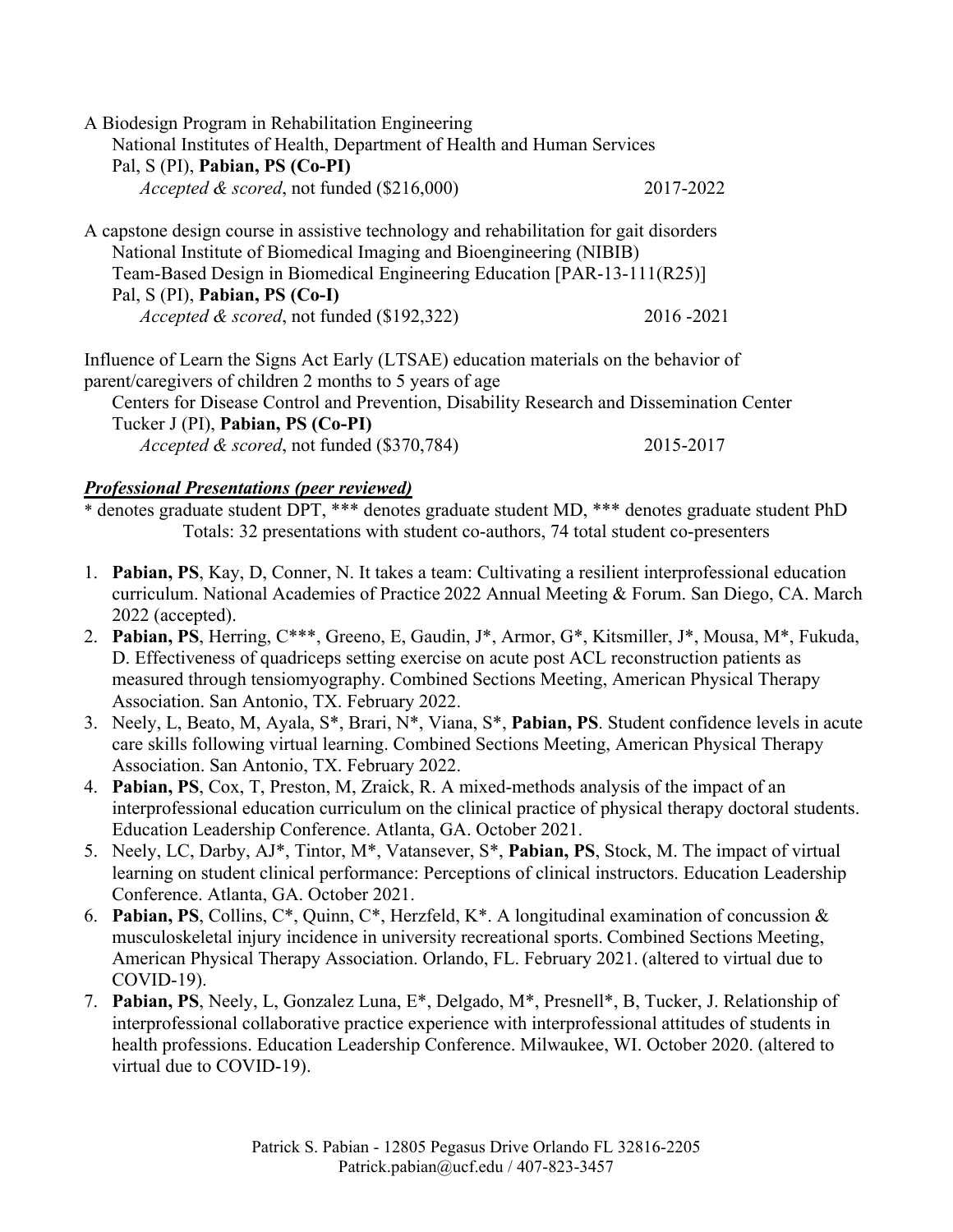- 8. **Pabian, PS**, Kennedy, M\*, White, J\*, Kiely, A\*, Tucker, J. Influence of Barriers on Participation of Exercise in Young Adults with Physical and Intellectual Disabilities. Combined Sections Meeting, American Physical Therapy Association. Denver, CO. February 2020.
- 9. Mundell, S, Neely, L, Dawson, N, **Pabian, PS**, Sonne, J. Admission Assessments and Their Impact on Academic and Clinical Success. Combined Sections Meeting, American Physical Therapy Association. Denver, CO. February 2020.
- 10. Neely, L, **Pabian, PS**, Dyson, J, Beato, M. The Icing on the Cake: Putting the Finishing Touches on Acute Care Education. Combined Sections Meeting, American Physical Therapy Association. Denver, CO. February 2020.
- 11. **Pabian, PS**, Neely, L. Triangulating information for data-driven academic and non-academic decisions: The legal perspective. Education Leadership Conference. Seattle, WA. October 2019.
- 12. Pal, S, Steiner, M, Kassab, A, Ross, E, **Pabian, P**, Golden, A. Developing A Biodesign program in rehabilitation engineering. Biomedical Engineering Society Annual Meeting. Philadelphia, PA. October 2019.
- 13. Kay, D, Wharton, T, **Pabian, P**, Miller, S, Dawson, N, Tucker, J, Gammonley, D. Health profession students' perceptions of leadership, hierarchy, and expertise utilization on interprofessional health care teams. Association of American Medical Colleges: Southern Group on Education Affairs Regional Conference. Re-imagining Medical Education. Orlando, FL. March 2019.
- 14. **Pabian, PS**, Tucker, J, Luna, E\*, Simms-Cendan, J, Peralta, H, Wharton, T, St. Onge, E. Student clinical immersion into a comprehensive interprofessional medical clinic. Combined Sections Meeting, American Physical Therapy Association. Washington, DC. February 2019.
- 15. **Pabian, PS**, Sowers, A\*\*, Kennedy, M\*, Bell, G, Specogna, A. A longitudinal analysis of concussion incidence in intramural collegiate athletics. Combined Sections Meeting, American Physical Therapy Association. Washington, DC. February 2019.
- 16. Parrott, C\*, Miller, B\*, Olechowicz, J\*, Hanney, W, Kolber, M, **Pabian, PS**. The Effect of a Lace-Up Ankle Brace on Squatting Mechanics. Combined Sections Meeting, American Physical Therapy Association. Washington, DC. February 2019.
- 17. Tucker, J, Ezekiel-Wilder, F\*\*\*, Giammalvo, B\*, Hoyer, E\*, Nelson, B\*, **Pabian, P**. Acceptability and feasibility of a portable harness system for the young athletes program for children with motor impairments ages 4-6 years. APTA NEXT Conference and Exposition. Orlando, FL. June 2018.
- 18. Tucker, J, **Pabian, P**, Reed, V, Toubman, J\*, Stocker, C\*. Innovative Approach to Health and Wellness for Students with Disabilities. APTA NEXT Conference and Exposition. Orlando, FL. June 2018.
- 19. Gammonly, D., Kay, D., **Pabian, P**., Miller, S., Dawson, N., Tucker, J. Impacts of a Phased Interprofessional Curriculum on Foundational and Interactional Gerontology Competencies. Association for Gerontology in Higher Education's 44th Annual Meeting and Educational Leadership Conference. Atlanta, GA. March 2018.
- 20. **Pabian, PS**, Rodriguez, E\*, Sack, L\*, Toubman, J\*. Presence and severity of symptoms in student athletes post-concussion: A case series on return-to-learn. Combined Sections Meeting, American Physical Therapy Association. New Orleans, LA. February 2018.
- 21. **Pabian, PS**, Boyd, J\*, DeRosa, V\*, Makarov, R\*. The prediction of functional outcome using strength and weight shift asymmetries in patients post ACL reconstruction. Combined Sections Meeting, American Physical Therapy Association. New Orleans, LA. February 2018.
- 22. DeAmara, A\*, Mynatt, K\*, Lyons, M\*, Rothschild, C, **Pabian, PS**. The relationship between hip strength, running gait foot strike pattern, and running-related injury. Combined Sections Meeting, American Physical Therapy Association. New Orleans, LA. February 2018.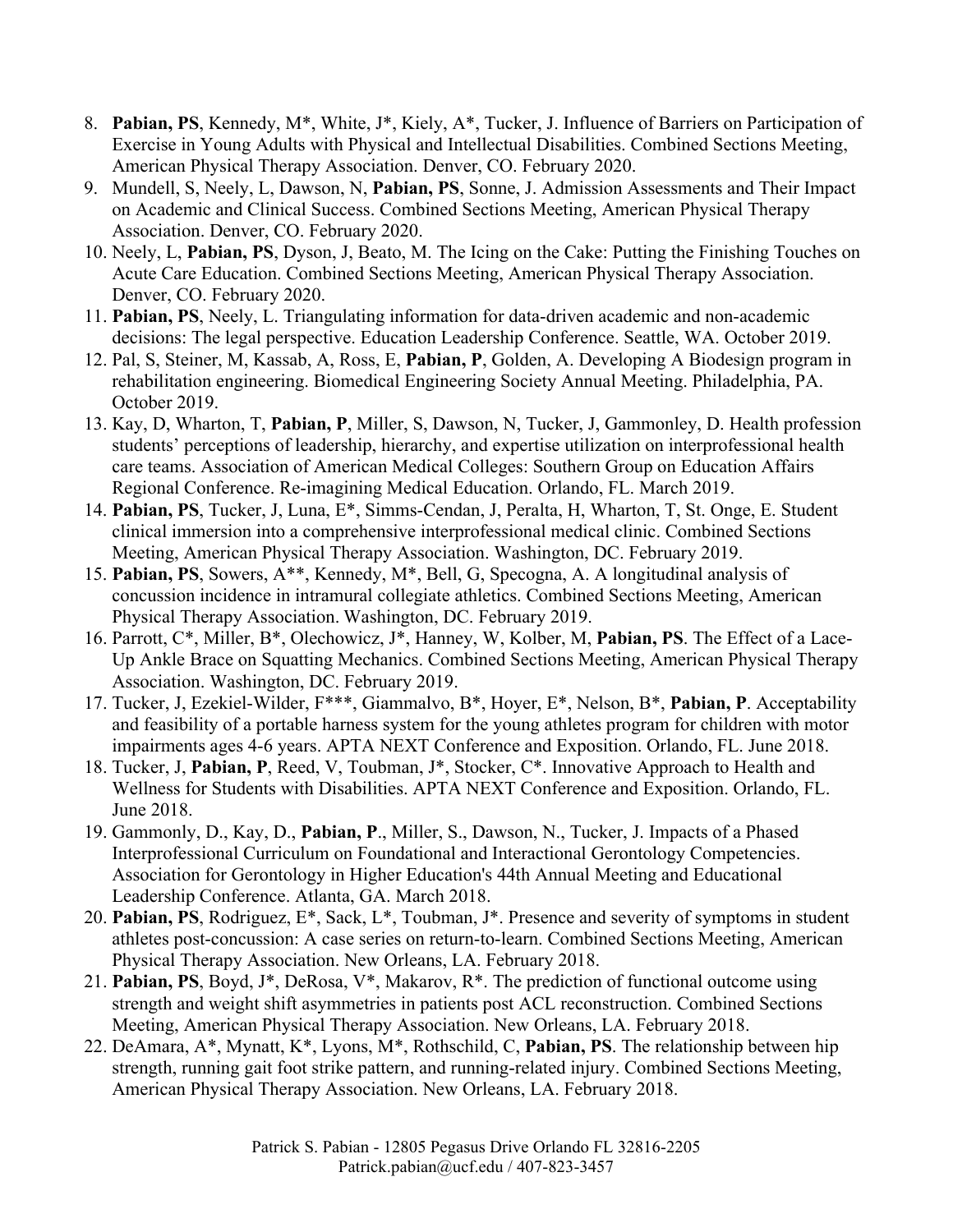- 23. Moya, S, Dawson, N, **Pabian, PS**, Brown, E, Sonne, J, Richards, J\*. The impact of the behavioral interview on decision-making in physical therapy admissions. Combined Sections Meeting, American Physical Therapy Association. New Orleans, LA. February 2018.
- 24. Karleskint, M\*, Dzurino, D\*, Tucker, J, **Pabian, PS**, Dawson, N. Reliability, validity, and agreement of spatiotemporal gait instrumentation. Combined Sections Meeting, American Physical Therapy Association. New Orleans, LA. February 2018.
- 25. Ezekiel-Wilder, F\*\*\*, Hines, R, **Pabian, PS**, Tucker, J. The impact of a harness system on participation of children with motor impairments in the Young Athletes Program. Combined Sections Meeting, American Physical Therapy Association. New Orleans, LA. February 2018.
- 26. Tucker, J, **Pabian, PS**, Stocker, C\*, Rivera, D\*, Gandola, R\*. The impact of a student assisted workout program (SAWP) amongst college students with physical and intellectual disabilities: A case series. Combined Sections Meeting, American Physical Therapy Association. New Orleans, LA. February 2018.
- 27. **Pabian, PS**, Moya, S, Dawson, N, Sonne, J, Brown, E. Historical evolution and impact of noncognitive assessment in physical therapy admissions. Education Leadership Conference. American Physical Therapy Association. Columbus, OH. October 2017.
- 28. **Pabian, PS**, Tunney, N, Tucker, J, Dyson, J. The Cultivation and Development of Meaningful Interprofessional Education. NEXT: APTA Annual Conference and Expo. Boston, MA. June 2017.
- 29. **Pabian, PS**. Interdisciplinary concussion management: A review of best practices and policy. American Athletics Conference Academic Consortium Health Symposium. Philadelphia, PA. March 2017.
- 30. **Pabian, PS**, Tucker J. Developing interprofessional partnerships to meet your institutional and professional needs. International Conference on Doctoral Education. Orlando, FL. March 2017.
- 31. **Pabian, PS**, Tucker, J, Dyson, J. Harnessing the power of collaboration: Academic and clinical partnerships. Combined Sections Meeting, American Physical Therapy Association. San Antonio, TX. February 2017.
- 32. Kommer, CG\*, Scafidi, R\*, Hanney, WJ, **Pabian, PS**. Examination of isokinetic shoulder strength profiles and backhand velocity in collegiate tennis players. Combined Sections Meeting, American Physical Therapy Association. San Antonio, TX. February 2017.
- 33. **Pabian, PS**, Dyson. Physical therapist productivity using a collaborative clinical education model within an acute care setting: A longitudinal study. Combined Sections Meeting, American Physical Therapy Association. San Antonio, TX. February 2017.
- 34. Hanney, WJ, Kolber, MJ, Ramirez, M, Negrete, R, Palmer, K\*, Cheatham, SW, **Pabian, PS**, Liu, X. The reliability of measurements used to quantify frontal plane knee kinematics during a single-leg hop test: A video analysis. Combined Sections Meeting, American Physical Therapy Association. San Antonio, TX. February 2017.
- 35. Towson J, Taylor M\*\*\*, Donehower C\*\*\*, Tucker J, Zraick R, **Pabian P**, Knox C. Impact of virtual simulation on the interprofessional communication skills of speech-language pathology students. The 2016 American Speech-Language-Hearing Association (ASHA) Convention. Philadelphia, PA. November 2016.
- 36. **Pabian, PS**, Dawson N, Moya S. Implementing a mixed-methods analytical approach to admissions in physical therapy education. Education Leadership Conference. American Physical Therapy Association. Phoenix, AZ. October 2016.
- 37. Tucker J, **Pabian PS**, Taylor MS\*\*\*, Donehower C\*\*\*, Dieker LA. Utilizing virtual simulation to develop communication skills of physical therapy students. Education Leadership Conference. American Physical Therapy Association. Phoenix, AZ. October 2016.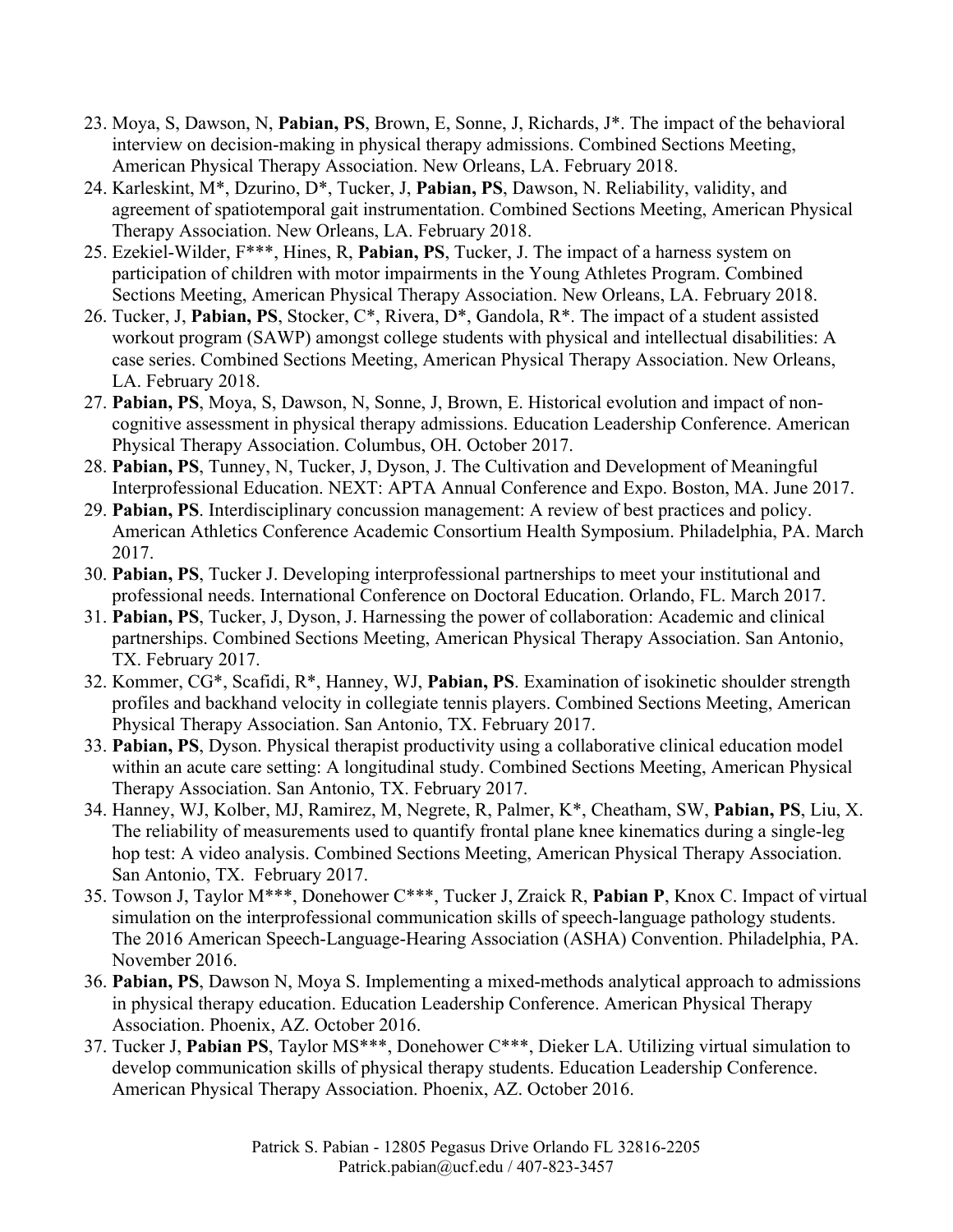- 38. Willenberg B, Pal S, Khan L, Cepeda C, Pearlman R, Perez P, Tomlinson T, Pita M, **Pabian P**, Golden A, Ross E. A Smart-Walker System for Fall Prevention and Rehabilitation. Biomedical Engineering Society Annual Meeting. Minneapolis, MN. October 2016.
- 39. Quillen W, Swisher D, **Pabian PS**. The accidental faculty. Florida Physical Therapy Association Annual Conference. Orlando, FL. September 2016.
- 40. **Pabian PS**, Dyson J, Levine C, Ambler S, Musolino G. Implementing a 2:1 Collaborative Model in Clinical Education. Combined Sections Meeting, American Physical Therapy Association. Anaheim, CA. February 2016.
- 41. Griffin KA, **Pabian PS**, Wise SL. Physical Therapy Education: What is New and What Regulators Need to Know. Federation of State Boards of Physical Therapy, 2015 Annual Meeting. Orlando, FL. October 2015.
- 42. Ramirez, JN\*, Burleigh, C\*, Bennett, J, **Pabian, PS**, Kolber, MJ, & Hanney, WJ. Application of a non-linear periodization program among firefighters returning to full duty from an injury (Abstract). National Strength and Conditioning Association National Conference. Orlando, FL. July 2015.
- 43. Hanney WJ, Kolber MJ, **Pabian PS**, Cheatham S, Salamh P, Wycoff B\*, Hair N\*. The immediate effects of a manual upper trapezius stretch on upper trapezius pressure pain thresholds (Abstract). Combined Sections Meeting, American Physical Therapy Association. Indianapolis, IN. February 2015.
- 44. Nagel K\*, Hollis Z\*, Picard, L\*, Tucker J, **Pabian PS**. Determining the efficacy of an assisted workout program for university students with disabilities – A case series (Abstract). Combined Sections Meeting, American Physical Therapy Association. Indianapolis, IN. February 2015.
- 45. Hanney WJ, Kolber MJ, **Pabian PS**, Cheatham S, Salamh P, Williams R\*, Ishmael, A\*. Hip range of motion in those with and without a history of low back pain (Abstract). Combined Sections Meeting, American Physical Therapy Association. Indianapolis, IN. February 2015. \*\*Nominated for Outstanding Poster Presentation Award for Orthopedic Section\*\*
- 46. Hanney WJ, Kolber MJ, Hinton M\*, Rivers R\*, Salamh, PA, Rothschild CE, **Pabian PS**. Trunk muscle endurance times in weight-training females (Abstract). National Strength and Conditioning Association National Conference. Las Vegas, NV. July 2014.
- 47. Hanney WJ, Kolber MJ, Carroll WJ\*, Heilman RS\*, Salamh PA, Rothschild CE, **Pabian PS.** Body weight adjusted hip strength ratios in the weight-training population (Abstract). National Strength and Conditioning Association National Conference. Las Vegas, NV. July 2014.
- 48. **Pabian PS**. Clinical radiology for physical therapists. Florida Physical Therapy Association Spring Conference. Orlando, FL. April 2014.
- 49. Rothschild C, **Pabian PS**, Hanney WJ. Factors associated with running-related injuries in longdistance runners (Abstract). Combined Sections Meeting, American Physical Therapy Association. Las Vegas, NV. February 2014.
- 50. Hanney WJ, Hair N\*, **Pabian PS**, Patel CK, Smith MT, Kolber MJ, The immediate effects Cervicothoracic manipulation on upper trapezius pressure pain thresholds (Abstract). Combined Sections Meeting, American Physical Therapy Association. Las Vegas, NV. February 2014.
- 51. Amuso N\*, **Pabian PS.** Relationship between core strength and soccer skill performance in university club soccer players (Abstract). Combined Sections Meeting, American Physical Therapy Association. Las Vegas, NV. February 2014.
- 52. Hanney WJ, Kolber MJ, **Pabian PS**. The prevalence of low back pain in the recreational weight training population (Abstract). National Strength and Conditioning Association National Conference. Las Vegas, NV. July 2013.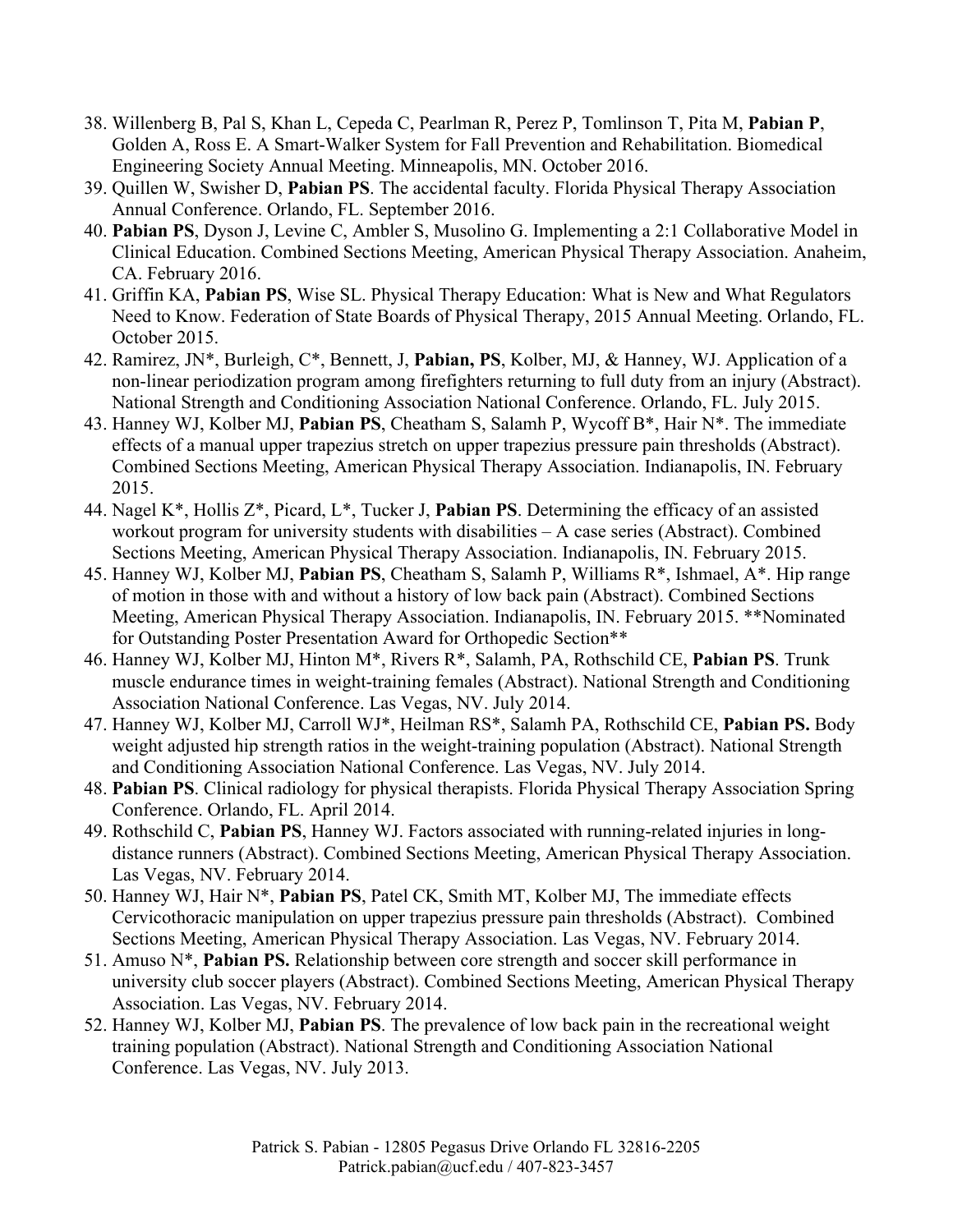- 53. **Pabian PS**. The complicated patient: Synovial chondromatosis of the shoulder. Combined Sections Meeting, American Physical Therapy Association. San Diego, CA. January 2013.
- 54. **Pabian PS**, Greeno, E, Kiern, C\*, Williams, R\*. Analysis of neuropsychological baseline tests in private, college preparatory high school athletes (Abstract). Combined Sections Meeting, American Physical Therapy Association. San Diego, CA. January 2013.
- 55. **Pabian PS**, Greeno E, Ivey N\*, Young K\*, Hanney WJ. Isokinetic strength profiles of patients 11- 13 weeks post ACL reconstruction: an analysis based on graft type and gender (Abstract). Combined Sections Meeting, American Physical Therapy Association. San Diego, CA. January 2013. \*\*Nominated for Outstanding Poster Presentation Award for Orthopedic Section\*\*
- 56. **Pabian PS**, Greeno E, Schwartzberg R, Hanney WJ. A complete anterior cruciate ligament tear from an avulsed tibial eminence: a case report (Abstract). Combined Sections Meeting, American Physical Therapy Association. San Diego, CA. January 2013.
- 57. **Pabian PS**, Dyson, J. Impacting professional practice in a physical therapist clinical education program (Abstract). Combined Sections Meeting, American Physical Therapy Association. San Diego, CA. January 2013.
- 58. **Pabian PS**, Greeno, E. Current concepts in sports concussion: Opportunities for the physical therapist. Florida Physical Therapy Association Annual Conference. Orlando, FL. September 2012.
- 59. **Pabian PS**, Greeno, E. Synovial chondromatosis: A differential diagnosis for shoulder adhesive capsulitis and impingement syndrome (Abstract). Combined Sections Meeting, American Physical Therapy Association. Orlando, FL. February 2012.
- 60. **Pabian PS**, Greeno, E. An analysis of isokinetic profiles of patients 8-9 weeks post ACL reconstruction: An early strength comparison by graft type (Abstract). Combined Sections Meeting, American Physical Therapy Association. New Orleans, LA. February 2011.

#### *Invited Professional Presentations – National / International*

- 1. Are your admissions policies protecting all stakeholders? American Council of Academic Physical Therapy. January 2022.
- 2. Student Dismissal: Feeling Confident in Taking Appropriate Actions. American Council of Academic Physical Therapy. May 2021.
- 3. Cultivating impactful outcomes in doctoral education through interprofessional academic and community partnerships. International Conference on Doctoral Education. University of Central Florida, UCF College of Education and Human Performance, and The Association of Practice Doctorates (United Kingdom). Orlando, FL. March 2017.
- 4. Importance of inter-professional focus on concussion management: Are we missing the adolescent & recreational athletes? NFL Players' Association Pro Bowl Health Symposium. Orlando, FL. January 2017.
- 5. Interprofessional education in healthcare disciplines. IX Congresso International de Fisioterapia. Centro Universario Dinamica Das Cataratas (UDC), Foz do iguacu, Parana, Brazil. August 2016.
- 6. Interdisciplinary management of common sports medicine conditions. IX Congresso International de Fisioterapia. Centro Universario Dinamica Das Cataratas (UDC), Foz do iguacu, Parana, Brazil. August 2016.

### *Invited Professional Presentations – Regional / Local*

1. Musculoskeletal Conditions. MEDPACT Apopka Education Week. University of Central Florida College of Medicine. July 2016.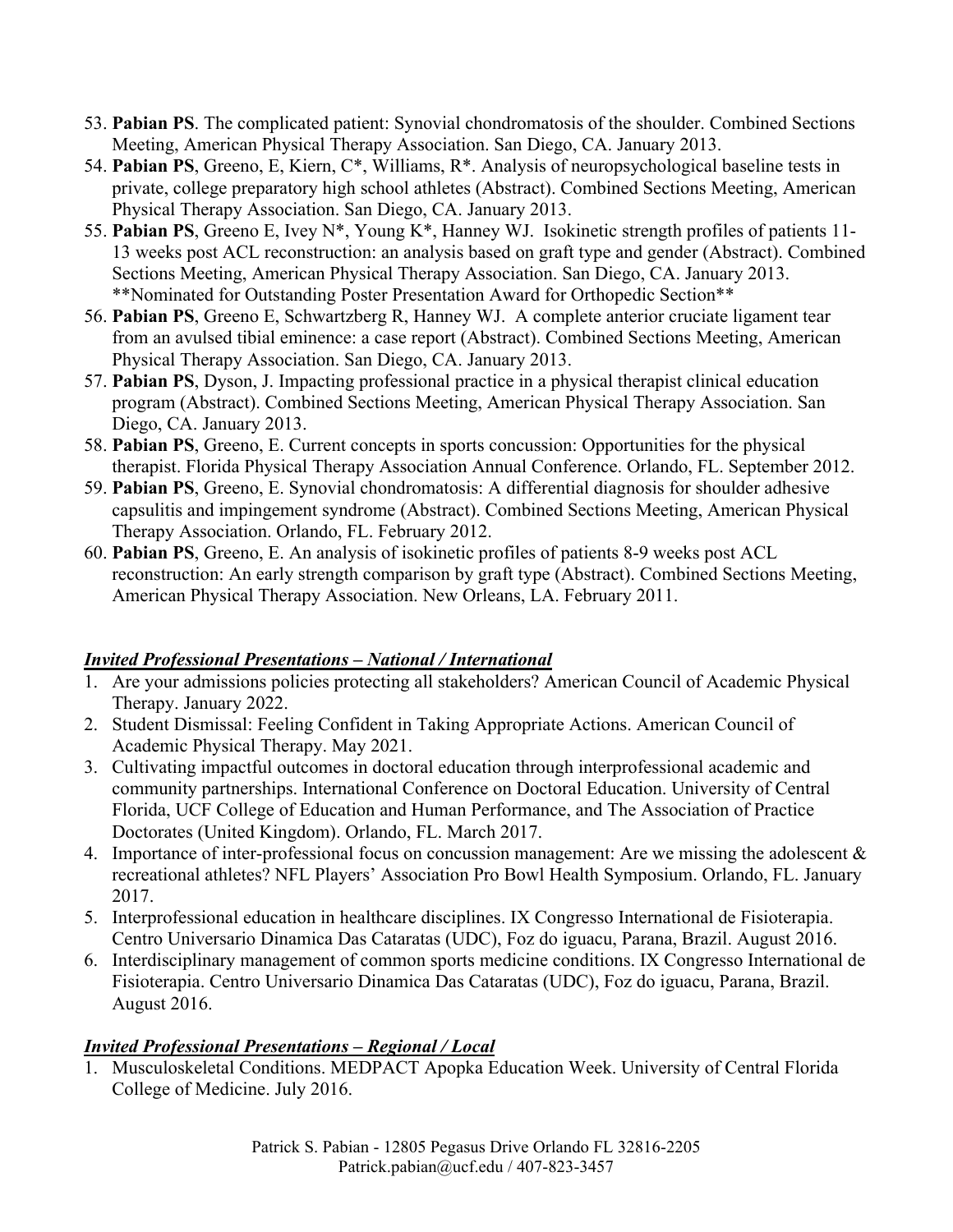- 2. Cutting Edge Rehab for the ACL-Reconstructed Athlete. Orlando Orthopaedic Center. Cutting Edge Concepts in Orthopaedics & Sports Medicine. February 2015.
- 3. Speed Dating: What is a Special Interest Group? Florida Physical Therapy Association Annual Conference. September 2014.
- 4. Post-professional Certification & Development. Florida Physical Therapy Association Student Conclave. February 2014.
- 5. Rehabilitation for the ACLR Patient: Evidence & Clinical Practice. Orlando Health Orthopaedic Surgery Residency Program. January 2014.
- 6. Rehabilitation Considerations of Lower Extremity Tendinopathy. Orlando Orthopaedic Center: Cutting Edge Concepts in Orthopaedics & Sports Medicine. February 2013.
- 7. Active Aging: Tips on Improving Mobility. Learning Institute for Elders (LIFE). University of Central Florida. April 2012.
- 8. Challenging Cases in Sports Medicine Panel Discussion. Orlando Orthopaedic Center: Cutting Edge Concepts in Orthopaedics & Sports Medicine Seminar. January 2012.
- 9. The training of professional practice in a physical therapy clinical education program. Florida Consortium of Clinical Educators. January 2012.
- 10. Isokinetic Strength Profiles of Patients 11-13 Weeks Post ACL Reconstruction: An Analysis Based on Graft Type and Gender. (Abstract). Orthopedic Update for Allied Healthcare Professionals. July 2011.
- 11. The Relationship of Isokinetic Strength Profile to Pitching Velocity Characteristics in High School Aged Baseball Pitchers. (Abstract). Orthopedic Update for Allied Healthcare Professionals. July 2011.
- 12. A Typical High School Strength & Conditioning Program: An Analysis of Attendance and Performance. (Abstract). Orthopedic Update for Allied Healthcare Professionals. July 2011.
- 13. Return to Golf Following Rotator Cuff Repair: Current Trends of Physical Therapists. (Abstract). Orthopedic Update for Allied Healthcare Professionals. July 2011.
- 14. The Recognition, Assessment and Management of Sports-Related Concussions: A Review of the Literature and Educational Guide for Clinicians. (Abstract). Orthopedic Update for Allied Healthcare Professionals. July 2011.
- 15. Emergency Response Training and Preparedness of Physical Therapists. (Abstract). Orlando Orthopedic Update for Allied Healthcare Professionals. July 2011.
- 16. An Analysis of Isokinetic Profiles of Patients 8-9 Weeks Post ACL Reconstruction: An Early Strength Comparison by Graft Type. Orlando Orthopedic Sports Medicine Update. July 2010.

### *Peer-Reviewed Works under Review / in Development*

- **Pabian, PS**, Kay, D, Neely, L, Whitworth, J. An interprofessional approach to pain management: Merging IASP and IPEC core competencies [under review]
- Tucker, J, Korte, S, Kilduff, B, **Pabian, PS**. An innovative approach to health promotion and wellness for university students with intellectual and physical disabilities: A case series [under review]
- **Pabian, PS**, Gonzalez Luna, E, Neely, L, Presnell, B, Delgado, B, Tucker, J. Association of Interprofessional Collaborative Practice Experience with Interprofessional Attitudes in Health and Medical Students [under review]
- Neely, L, **Pabian, PS**, Darby, AJ, Tintor, M, Vatansever S, Stock, M. Examining performance of students on clinical education experiences: Is there an influence from virtual learning [under review]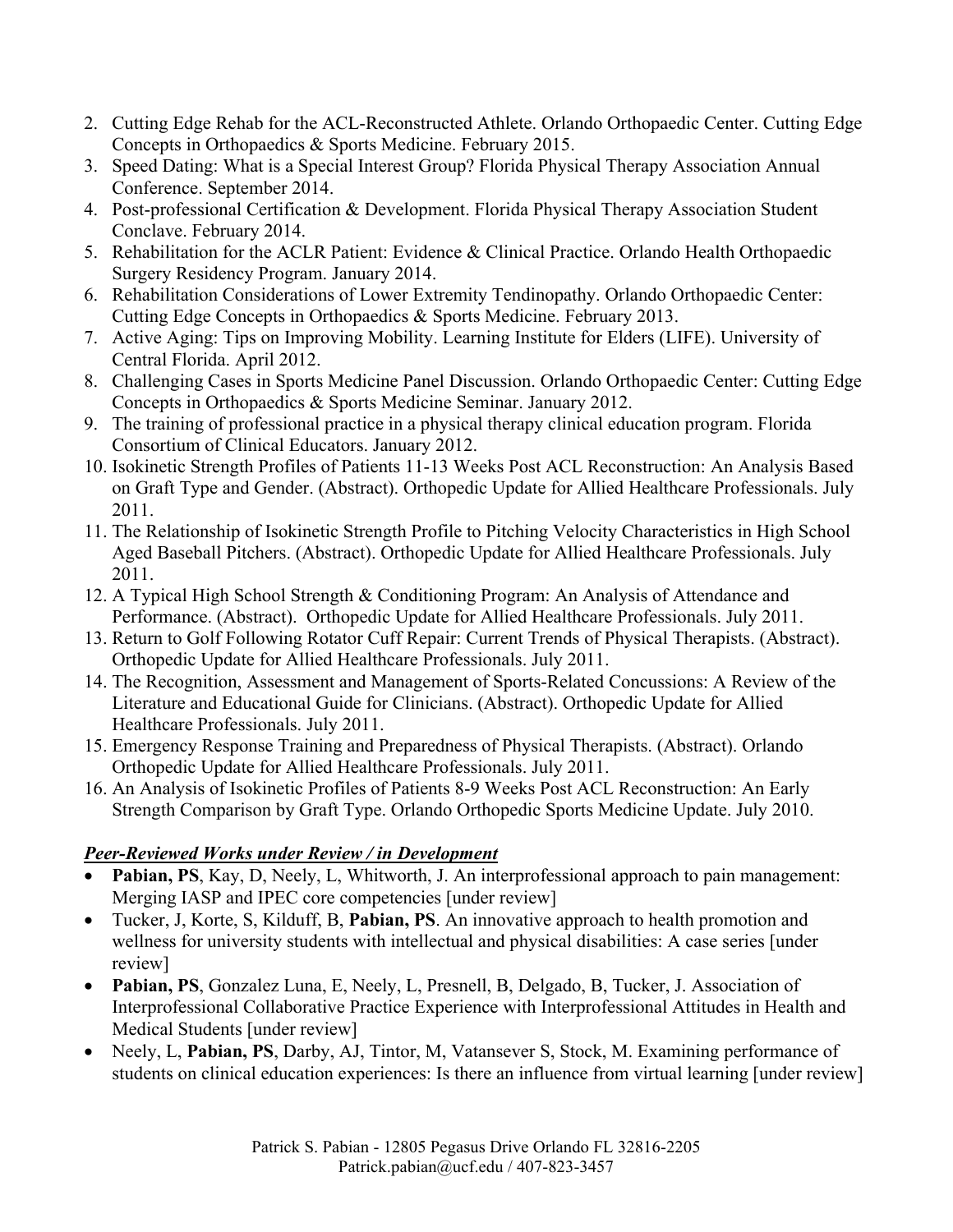- **Pabian, P**, Collins, C, Quinn, C, Herzfeld, K. A longitudinal examination of concussion & musculoskeletal injury incidence in recreational sports on a university campus [under revision]
- **Pabian P**, Greeno E, Schwartzberg R. A complete anterior cruciate ligament tear from an avulsed tibial eminence: a case report. [In process]
- **Pabian P**, Greeno E. Synovial chondromatosis: A differential diagnosis for shoulder adhesive capsulitis and impingement syndrome. [In process]
- **Pabian P**, Greeno E. An analysis of isokinetic profiles of patients 8-9 weeks post ACL reconstruction: An early strength comparison by graft type. [In process]

### **Research Advisement**

Totals: 68 DPT, 4 MD, 1 Engineering (MS degree), 1 Athletic Training (BS)

- UCF Doctor of Physical Therapy Program
	- o Class of 2021: 4 students
		- Armor, G., Gaudin, J., Kittsmiller, J., Mousa, M. *The effectiveness of sequential quadriceps contractions for neuromuscular activation post-acute anterior cruciate ligament reconstruction as measured by tensiomyography*
	- o Class of 2020: 7 students
		- Collins, C., Herzfeld, K., Quinn, C. *A Longitudinal Analysis of Concussion & Musculoskeletal Injury Incidence in Recreationally Competitive College Sports - A Retrospective Study*
		- Delgado, M., Gonzalez Luna, E., Presnell, B. *Association of Student Interprofessional Practice Experience with Interprofessional Attitudes*
	- o Class of 2019: 6 students
		- Kennedy, M., Kiely, A., White, J. *Barriers limiting use of the student assisted workout program and their effects on mental health in students with physical and intellectual disabilities*
		- Stevens, A., Black, K., Sun, D. *Association of rotator cuff strength and self-perceived function in patients with shoulder pathology*
	- o Class of 2017: 9 students
		- Rodriguez, E., Sack, L., Toubman, J. *Concussion in adolescent athletes: an assessment of return-to-learn*
		- Boyd, J., DeRosa, V., Makarov, R. *The prediction of functional outcome using strength and balance in patients post ACL reconstruction*
		- Stocker, C., Rivera, D., Gandola. (Tucker co-advisor) *The impact of a studentassisted workout program amongst college students with physical and intellectual disabilities: A retrospective case series*
	- o Class of 2016: 2 students
		- Kommer, C., Scafidi, R. *Examination of isokinetic shoulder strength profiles and backhand velocity in collegiate tennis players*
	- o Class of 2015: 12 students
		- Borst, M, Ruth, C. *The relationship of isokinetic strength profile to pitching velocity characteristics in collegiate baseball pitchers*
		- Diaz, E, Logan, D, Moore, J. *Return to golf following rotator cuff repair: Current return-to-sport practice patterns of physical therapists*
		- Holbrook, L, Hail, L, Buzenius, H. *Descriptive study of isokinetic strength profiles of the knee*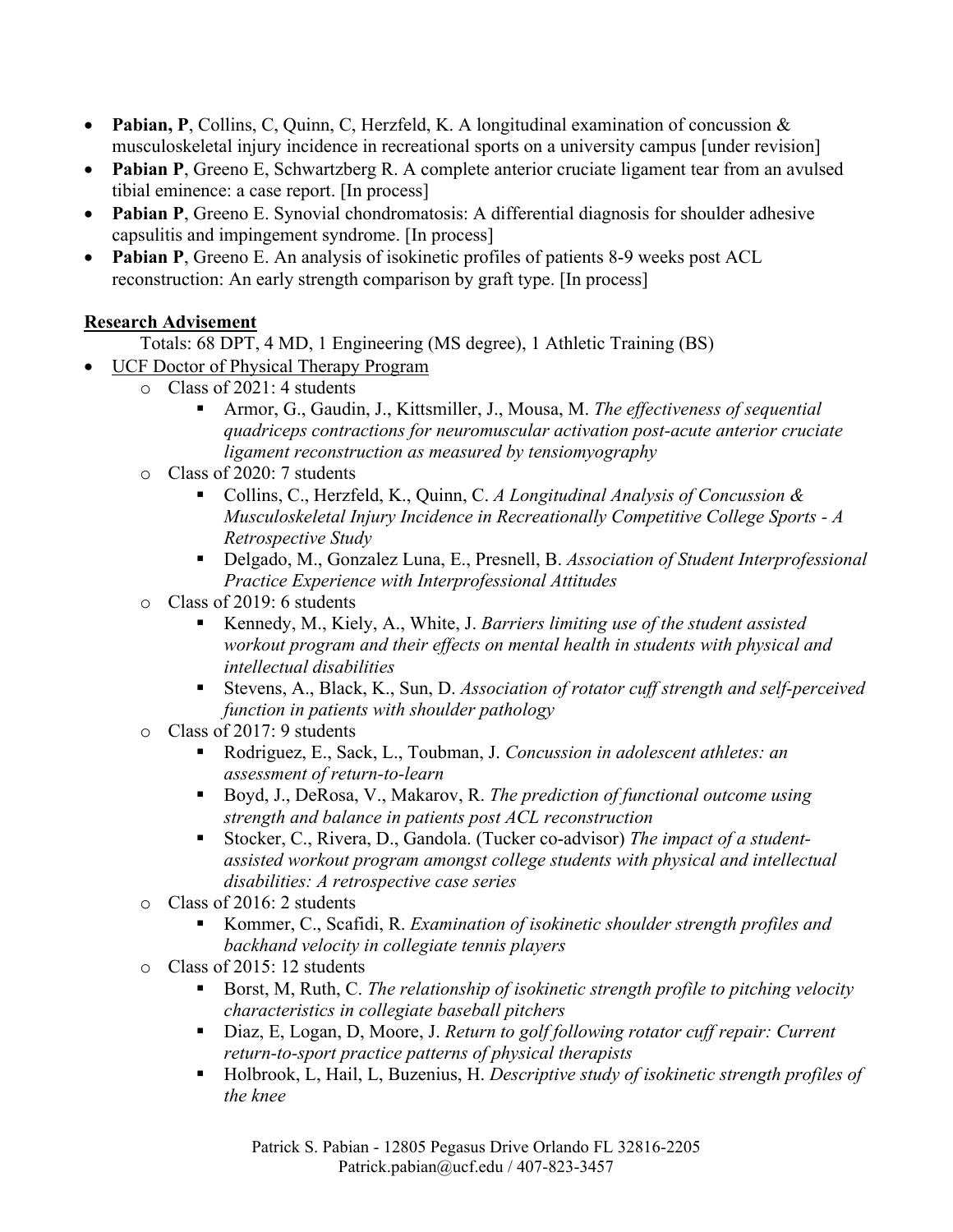- Alviedo, R, Helms, J, Korb, A, Monserratte, J. *The relationship between measures of core strength and soccer skill performance in competitive soccer players*
- o Class of 2014: 6 students
	- Evans, S, Rojas, R. *Patient perception of direct access to outpatient physical therapy services*
	- Coffel, H. (Rovito co-advisor). *Analysis of physical therapy practice patterns of health/wellness promotions: Comparing implementation, barriers, & self-efficacy of differing geographic locations*
	- Hollis, Z, Nagel, K, Picard, L. (Tucker co-advisor). *Determining the efficacy of an assisted workout program for university students with disabilities: A case series*
- o Class of 2013: 1 student
	- Amuso, N. *The relationship between core strength and soccer performance in university club soccer players*
- o Class of 2012: 7 students
	- Neely, A, Macia, A, Young, W. *Tibiofemoral Laxity Changes in the acute to subactute stages of rehabilitation from ACL reconstruction*
	- Kiern, C. *Neuropsychological baseline testing in high school athletes: Implications for return-to-play decisions following sport-related concussion*
	- Carey, L, Kravec, K, Watson, K. *Short-term outcomes of total knee arthroplasty: An analysis of physical performance, functional gains, and quality of life*
- o Class of 2011: 10 students
	- Ivey, N, Young, K. *Isokinetic strength profiles of patients 11-13 weeks post ACL reconstruction: an analysis based on graft type and gender*
	- Burkhalter, M, Inoscencio, N. *The association of isokinetic strength profiles and pitching velocity characteristics in high-school aged baseball pitches*
	- Neugin, E. *The recognition, assessment, and management of sports-related concussions: A review of the literature and educational guide for clinicians*
	- Cezat, K, Hoffman, R. *Emergency response training & preparedness of physical therapists: A survey study*
	- Bredy, R, Pierson, K. (Rothschild co-advisor). *Return to golf following rotator cuff repair: Current trends of physical therapists*
	- Ayscue, G. *A* t*ypical high-school strength & conditioning program: An analysis of attendance & performance*
- o Class of 2010: 4 students
	- Morgan, V. *Common lower extremity injuries affecting female dancers and a proposed screening tool for identifying dancers prone to injury*
	- Kunderman, A, McCombs, J, Wallenberg, J. *Physical therapists' perceptions of treating patients with prosthetic limb(s): A survey study*
- UCF College of Medicine. Doctor of Medicine
	- o Focused Inquiry & Research Experience (FIRE)
		- $-2020-2022$ 
			- Parsons, B. *Analysis of isokinetic concentric knee extension and flexion muscle strength deficits post ACL reconstructive surgery in adolescent female and male athletes*
		- $-2016 2018$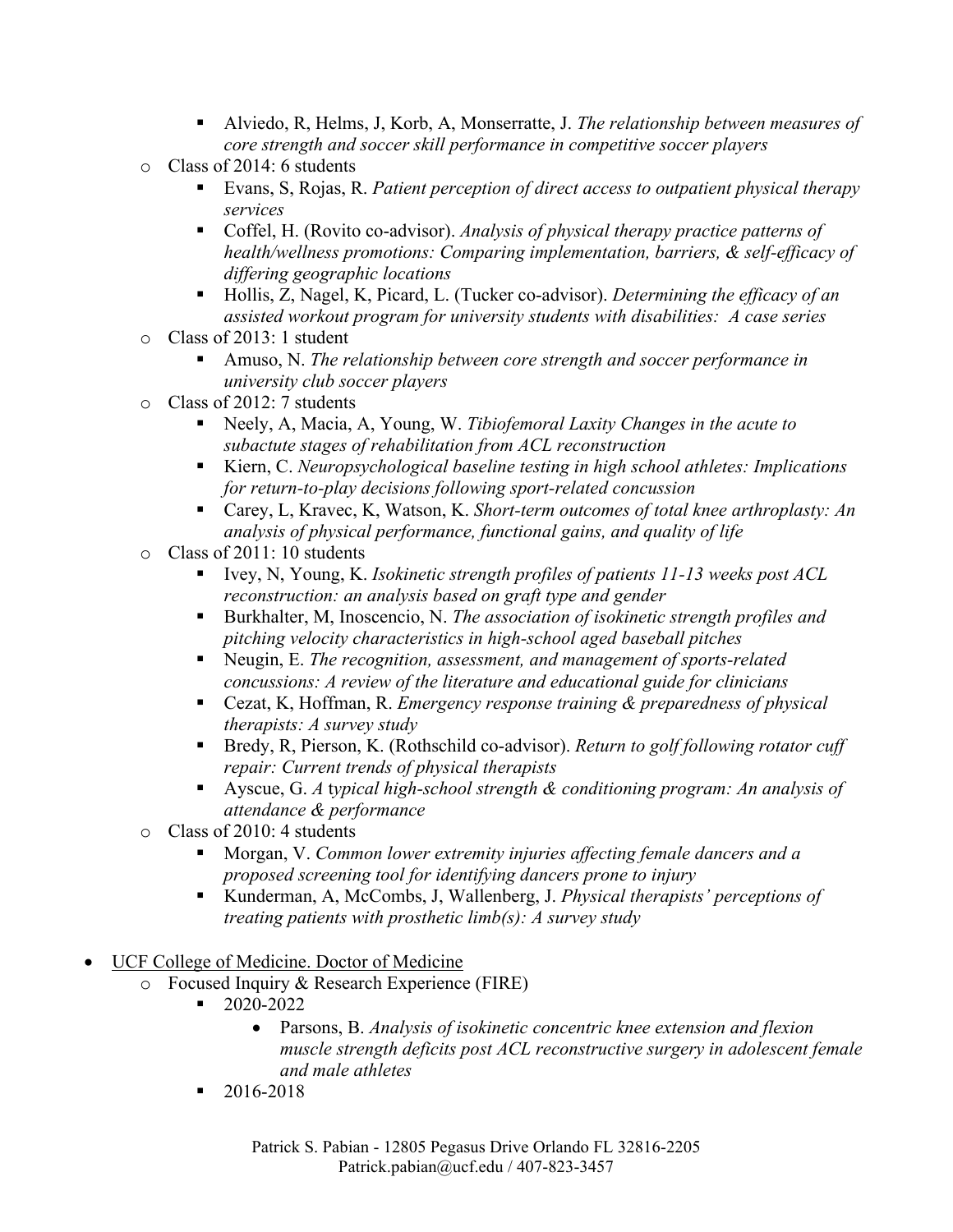- Sowers, A. *A descriptive study of concussion incidence in collegiate intramural athletics*
- $-2014-2016$ 
	- Cox, K. *Test-retest reliability of postural stability as a parameter for early detection of concussion in adolescent athletes in a community-oriented concussion management protocol*
	- Murray, B. *Assessment of strength deficits 3-months post-ACL reconstruction: a comparison based on surgical graft utilization examined through single speed isokinetic dynamometry*
- UCF College of Engineering
	- o Master's Thesis
		- $-2015 2016$ 
			- Smith, K. *The mechanical response and parametric optimization of ankle-foot devices*
			- Smith, Kevin, "The Mechanical Response and Parametric Optimization of Ankle-Foot Devices" (2016). Electronic Theses and Dissertations, 2004-2019. 5144. https://stars.library.ucf.edu/etd/5144
- UCF Athletic Training Program
	- $\circ$  Honors in the Major
		- 2012-2013
			- Rivera, V. *Examination of the relationship between sport concussion and long term neurodegenerative and psychological disorders: a literature review*
			- Rivera, Vivian, "Examination of the relationship between sport concussion and long term neurodegenerative and psychological disorders: a literature review" (2013). HIM 1990-2015. 1456. https://stars.library.ucf.edu/honorstheses1990-2015/1456
- Boston University. Doctor of Physical Therapy Program
	- o Practicum Mentor. Academic Practicum PT 780. 2009.
		- Greeno, E. *The knee and shoulder: Concepts to maximize clinical performance*

#### *Consultative / Advisory Service*

- Clinical Research Advisory Board. Orlando Sports Medicine Group, Inc. Orlando FL.
- Promotion Review:
	- o Professor. Medical University of South Carlina. Fall 2021.
	- o Associate Professor. Virginia Commonwealth University. Fall 2017.
- External Examiner: Board of Governors of the University of North Carolina. Spring 2017.

#### *Professional Service: Editorial Service*

- Associate Editor *BMC Musculoskeletal Disorders* 2019 to present
- Editorial Board Member *Journal of Physical Therapy Education* 2017 to present.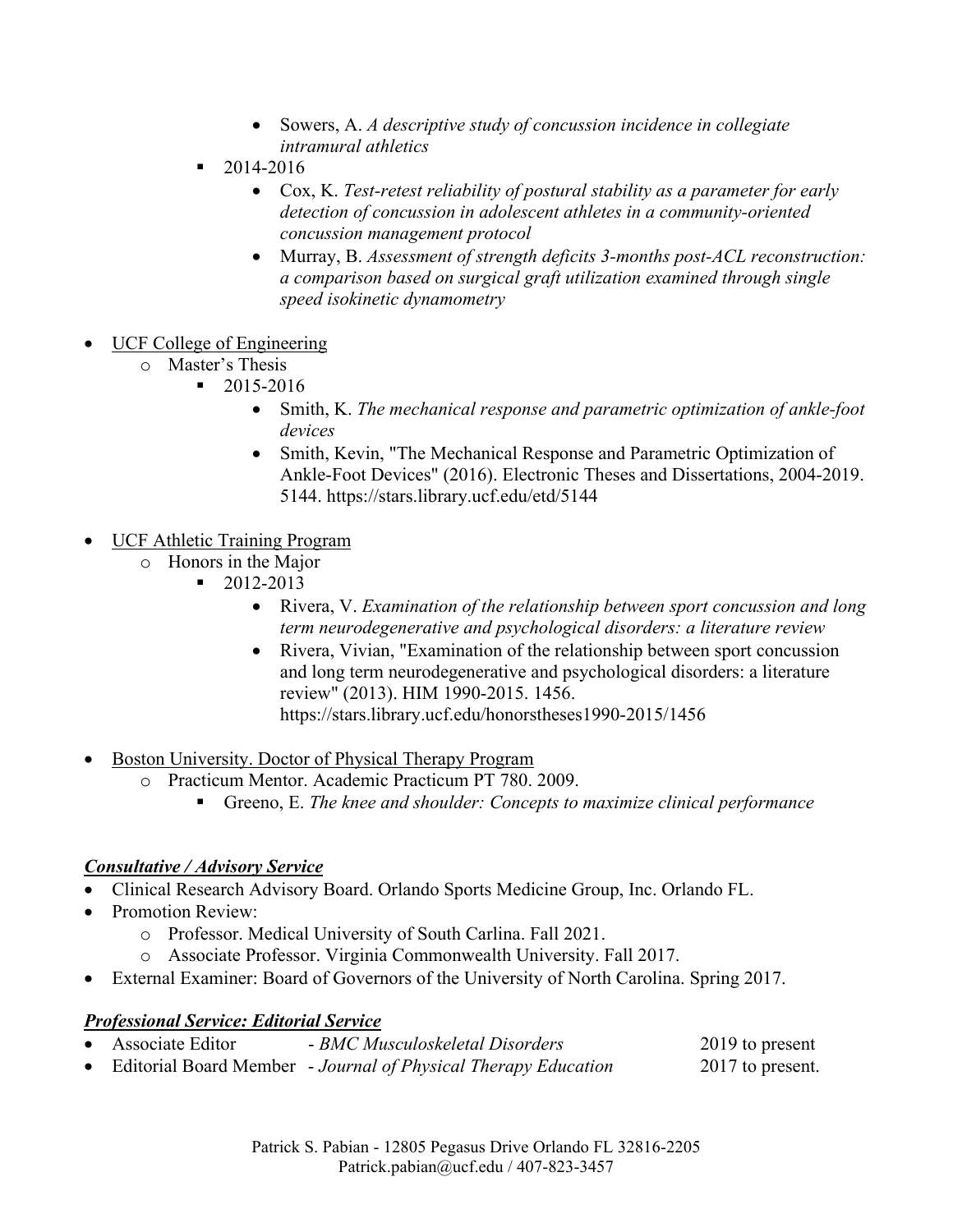#### *Professional Service: Peer-review Service*

| • Manuscript Reviewer | -Journal of Allied Health                          | 2021 to present  |
|-----------------------|----------------------------------------------------|------------------|
| • Manuscript Reviewer | - Physiotherapy Theory and Practice                | 2021 to present  |
| • Manuscript Reviewer | - Physical Therapy Journal                         | 2018 to present  |
| • Manuscript Reviewer | - Archives of Physical Medicine and Rehabilitation | 2018 to present  |
| • Manuscript Reviewer | - BMC Musculoskeletal Disorders                    | 2015 to present. |
| • Manuscript Reviewer | - Journal of Strength and Conditioning Research    | 2015 to present. |
| • Manuscript Reviewer | - Sports Health                                    | 2014 to present. |
| • Manuscript Reviewer | - International Journal of Sports Physical Therapy | 2013 to present. |
| • Manuscript Reviewer | - Strength and Conditioning Journal                | 2010 to present. |
| • Manuscript Reviewer | - Physical Therapy Reviews                         | 2010 to present. |
| • Invited Reviewer    | - UCF Undergraduate Research Journal               | 2012, 2013, 2019 |

#### *Professional Service: Book Reviews*

- Book review. Stern, D., & Rosenthal, R. *Clinical Education in Physical Therapy*. Burlington, MA: Jones & Bartlett Learning; 2020.
- Book review. Gulick D. *Ortho Notes 3rd Ed*. Philadelphia, PA: F.A. Davis Company; 2016.
- Book review. Cook CE, Hegedus EJ. *Orthopedic Physical Examination Tests: An Evidence-Based Approach* 2nd edition. Boston, MA: Pearson Education; 2013.
- Book review. Nordin M, Frankel VH. *Basic Biomechanics of the Musculoskeletal System* 4th edition. Baltimore, MD: Lippincot Williams & Wilkins; 2012.

#### *Professional Service: American Physical Therapy Association & Related Components*

- American Council of Academic Physical Therapy.
	- o UCF Representative. 2011 to present.
	- o Education Research Committee. 2021 to present
	- Association of Schools Advancing Health Professions (ASAHP) to present.
		- o Partnerships, Alliances and Advocacy Committee
		- o Interprofessional Task Force
- Commission on Accreditation in Physical Therapy Education. Student Debt Task Force. June 2021 to present.
- American Academy of Sports Physical Therapy
	- o Education Committee. March 2021 to present.
	- o Practice Committee. November 2019 to present.
	- o State Representative Network. April 2014 to present.
	- o CSM Abstract Reviewer. August 2021.
- Florida Partnership for Rehab Education & Practice. Florida Physical Therapy Association. June 2020 to 2021.
- Education Leadership Partnership. Student Debt Task Force. American Physical Therapy Association. March 2019 - 2020.
- Academy of Physical Therapy Education. Advisory Committee: Educational Research Funding with Foundation for Physical Therapy. December 2018-2020.
- Academy of Physical Therapy Education. Task Force on Educational Research Funding. March 2018 - December 2018.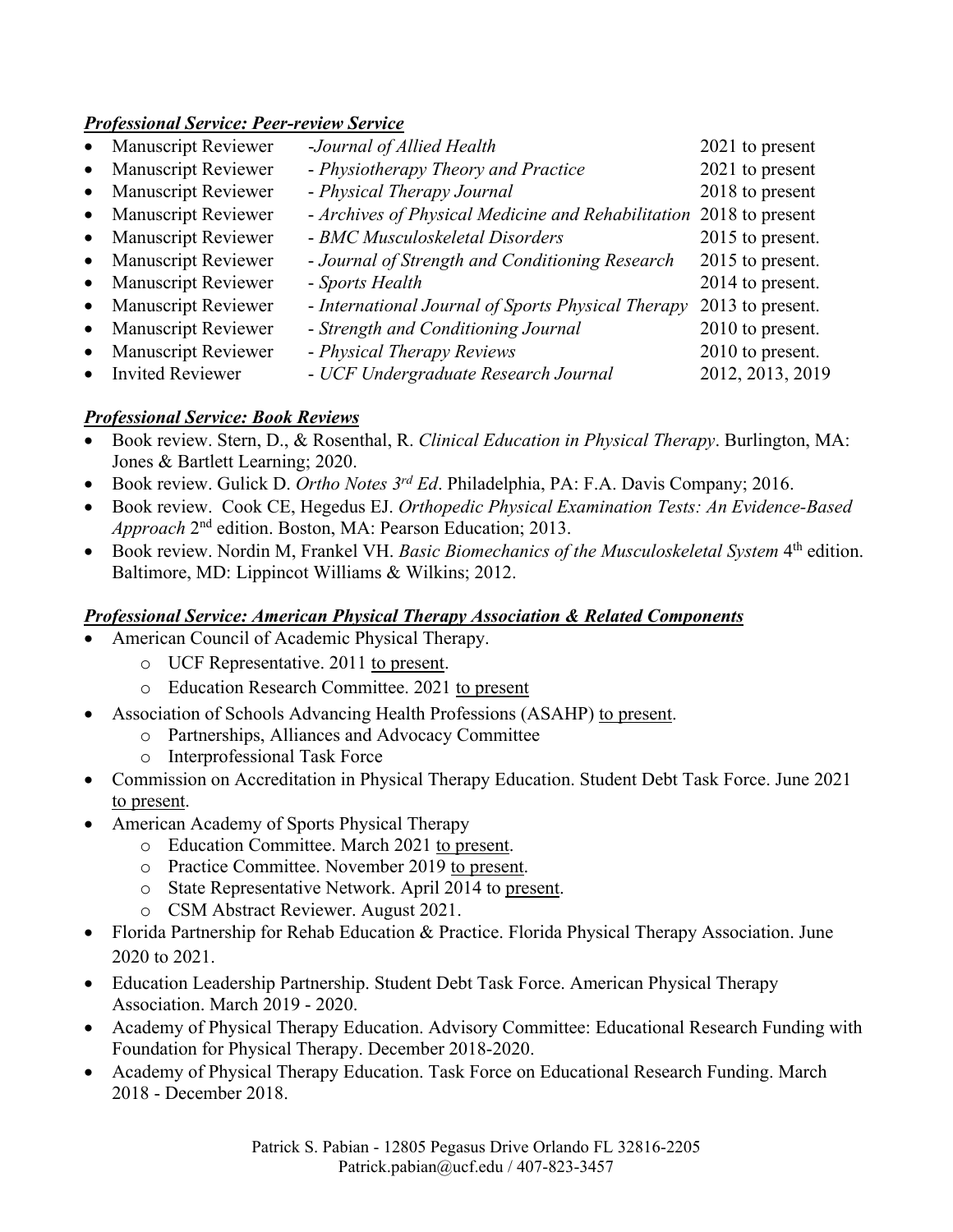- East Central District of the Florida Physical Therapy Association. Secretary. Fall 2012 to Fall 2014.
- East Central District of the Florida Physical Therapy Association. Assembly District Representative. Fall 2010 to Fall 2014.
- Federation of State Boards of Physical Therapy. Item Writer, National Physical Therapy Examination, July 2009 to October 2009.

#### *Professional Service: Interprofessional Associations*

- Association of Schools Advancing Health Professions (ASAHP) to present.
	- o Interprofessional Task Force

#### *Professional Service: State of Florida*

- Board of Physical Therapy Practice. Florida Department of Health. Division of Medical Quality Assurance. April 2015 to present.
	- o Chair: 2021 to present
	- o Vice-Chair: 2018 to 2021
	- o Education Liaison: 2015 to 2021
- Physical Therapy Discipline Coordinator. Florida Statewide Course Numbering System. Florida Department of Education. February 2016 to present.
- Physical Therapy Assistant Curriculum Committee. Health Sciences Division. Florida Department of Education. February 2016 to 2017.

#### *Professional Service: American Board of Physical Therapy Specialties & Components*

- Revalidation Work Group. Sports Physical Therapy Specialty Practice. June 2020 to present
- Specialty Council on Sports Physical Therapy. American Board of Physical Therapy Specialties. January 2013 to December 2018.
- Standard Setting Committee. Sports Physical Therapy Specialist Examination. American Board of Physical Therapy Specialties. National Board of Medical Examiners.
	- o April 2018. April 2014. May 2014. May 2012
- Regional Item Writing Workshop. Sports Physical Therapy Specialist Examination. August 2014.
- Revalidation Work Group. Sports Physical Therapy Specialty Practice. April 2013.
- Specialization Academy of Content Experts, Item Writer, Sports Physical Therapy: January 2009 to present.

#### *University of Central Florida Service – University*

- UCF College of Graduate Studies. Graduate Curriculum Committee. Vice-chair. Fall 2021 to present.
- UCF Faculty Excellence Advisory Committee. Fall 2021 to present. o Communications Subcommittee.
- UCF Academic Health Science Center
	- o Education Council. September 2018 to present.
	- o Clinical Council. May 2019 to present.
- Interprofessional Education Steering Committee.
	- o UCF College of Medicine, UCF College of Nursing, UCF School of Social Work, UF College of Pharmacy.
	- o Fall 2015 to present.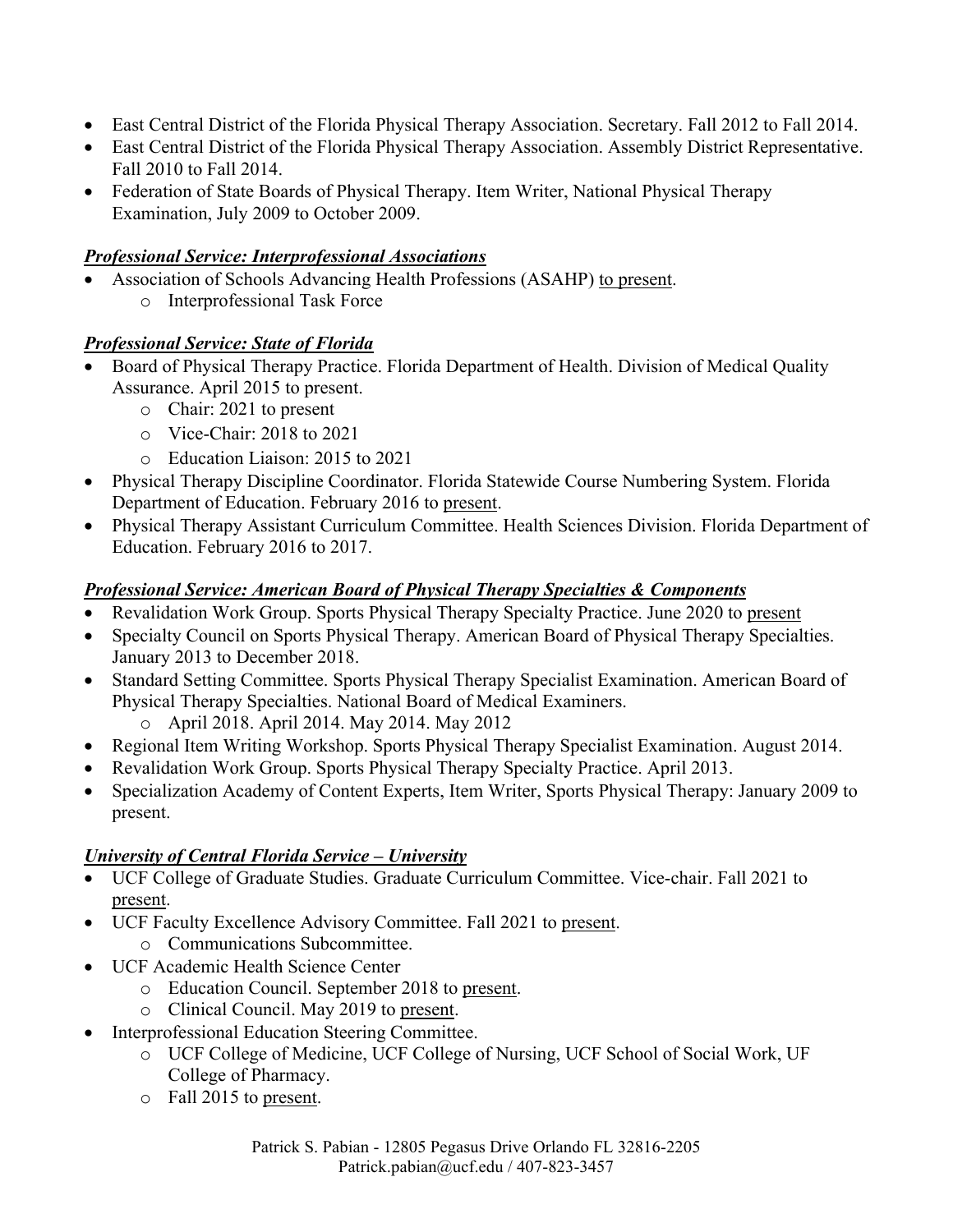- University Athletics Advisory Committee. UCF Faculty Senate.
	- o Fall 2015 to present.
- UCF: COVID-19 Waivers & Disclaimers: Office of the General Counsel. May 2020 to July 2020.
- Academic Health Sciences Center (AHSC) Transition Task Force. January 2018 to July 2018.
	- o Sub-committee on AHSC Governance
	- o Sub-committee on new college formation, structure, & operations:
		- College of Health Professions & Sciences (co-chair)
- UCF Academic Health Science Center Task Force. Fall 2017 to December 2017.
- Health & Wellness Task Force. Legacy Pointe at UCF / Continuing Care Retirement Community (CCRC). Summer 2015 to 2019.
- UCF College of Graduate Studies. Interdisciplinary Studies.
	- o Graduate Programs Advisory Committee. Fall 2018 to present
	- o PhD Program Advisory Group. Fall 2015 to Fall 2017.
	- o MS/MA Curricular Development Advisory Group. Fall 2015 to Fall 2016.
- UCF Downtown Campus: Students with Intellectual Disabilities Committee. University of Central Florida. Fall 2014 to Fall 2015.
- UCF Inclusive Education Services. University of Central Florida. Spring to Summer 2015.
	- o Academic Faculty Task Force
	- o Admissions Committee & Student Interview Committee
	- o Academic Track Taskforce
	- o Director Search Committee
- UCF Graduate Council Policy Committee. University of Central Florida. 2013 to 2014.
- Physical Therapy Services Proposal Review Committee. UCF Health Services. 2012 to 2013.
- Faculty Senate PA Committee. University of Central Florida. Fall 2009 to Fall 2011.

### *University of Central Florida Service – College*

- Interprofessional Education Task Force. Chair. Fall 2021 to present.
- Promotion Committee. Clinical Assistant-Associate Professor (x4). Chair. Fall 2021.
- Promotion Committee. Associate Lecturer Senior Lecturer. Chair. Fall 2021
- Simulation Taskforce. College of Health Professions & Sciences. March 2021 to present.
- Clinical Advisory Council. College of Health Profession & Sciences. August 2018 to present
- Division Review Committee. College of Health Professions & Sciences.
	- o College of Health Professions & Sciences. Fall 2018 to present.
	- o College of Health & Public Affairs. 2012 to 2017.
- Graduate Council.
	- o College of Health Professions & Sciences. 2018 to present.
	- o College of Health & Public Affairs. 2011 to 2018.
- College Strategic Planning: Academic Planning Committee. Fall 2019.
- Search Committee: Department of Health Sciences Chair. 2018-2019
- UCF Downtown Campus COHPA: Institutes and Centers Task Force. Spring 2017 to Fall 2017.
- Faculty Council. College of Health & Public Affairs. 2010 to 2012.
- Technology Advisory Committee. College of Health & Public Affairs. 2009 to 2011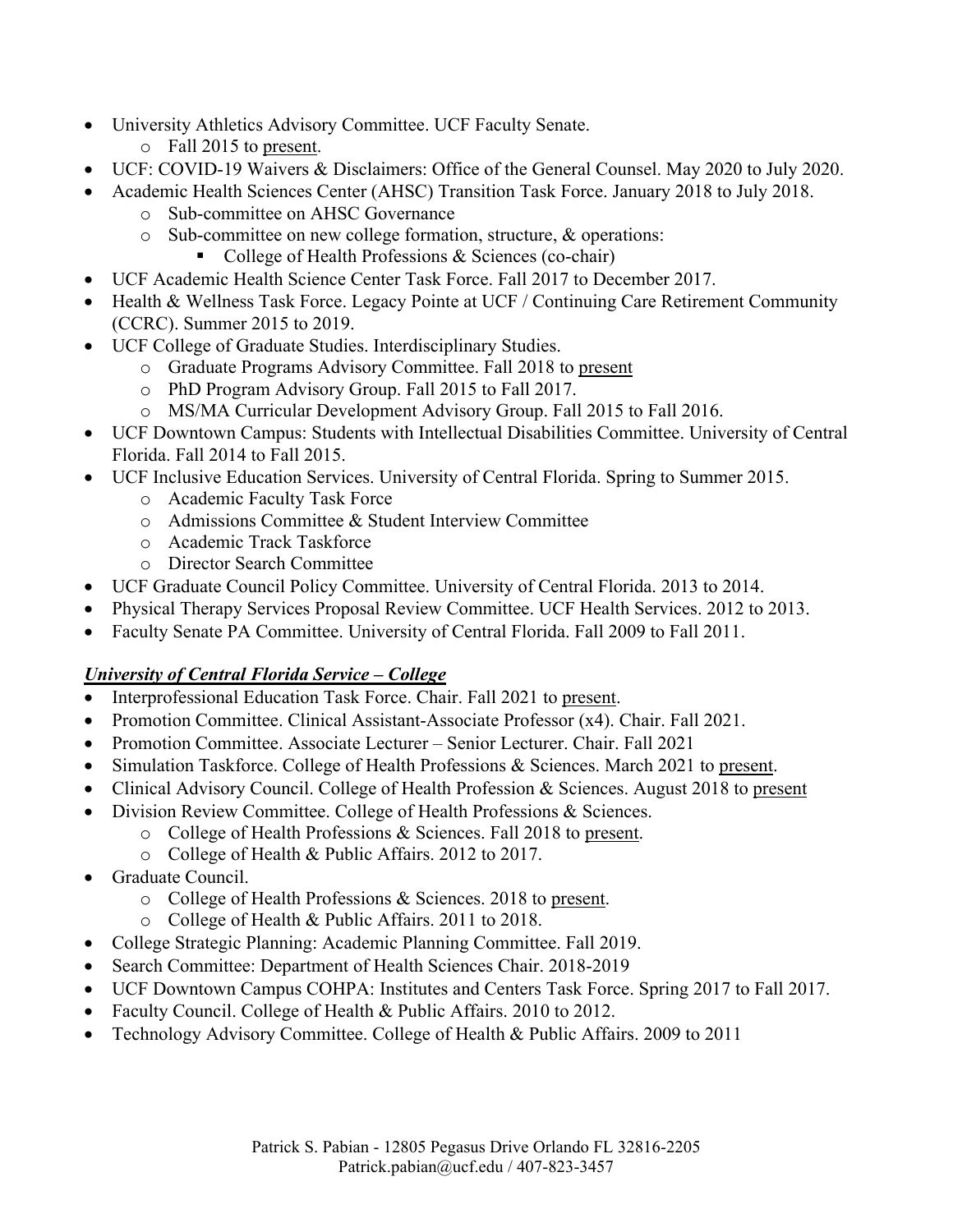#### *University of Central Florida Service – Department / School & Program*

- School of Kinesiology and Physical Therapy.
	- o Annual Evaluation Standards & Procedures Development Committee
		- Fall 2018 to present
	- o Promotion / Tenure and Promotion Development Committee
		- Fall 2018 to present
	- Development Committee. PhD Rehabilitation Sciences Program.
		- o Committee chair. Summer 2017 to Fall 2018.
- Administrative oversight of all academic functions / committees within the Division of Physical Therapy. 2011 to present:
	- o DPT Program Admissions, Curriculum, Petitions & Grievances, Professional Standards, Program Assessment, Retention & Advancement
	- o Neurologic Residency. Summer 2015 to present
	- o UCF Go Baby Go Summer 2015 to present
	- o Knights on the Go Café Fall 2015 to present
- Faculty Search Committees Doctor of Physical Therapy Program

|           | Search Chair                                                              | <b>Assistant Professor</b>           | 2021-2022 |
|-----------|---------------------------------------------------------------------------|--------------------------------------|-----------|
|           | Search Chair                                                              | <b>Assistant/Associate Professor</b> | 2020-2021 |
| ∩         | Search Chair                                                              | <b>Assistant/Associate Professor</b> | 2019-2020 |
| $\bigcap$ | Search Chair                                                              | <b>Assistant Professor</b>           | 2015-2016 |
|           | Committee Member                                                          | <b>Assistant Professor</b>           | 2015-2016 |
| $\bigcap$ | Search Chair                                                              | <b>Clinical Assistant Professor</b>  | 2015-2016 |
| $\cap$    | Search Chair                                                              | <b>Assistant Professor</b>           | 2014-2015 |
| $\bigcap$ | Search Chair                                                              | <b>Clinical Assistant Professor</b>  | 2013      |
|           | Committee Member                                                          | Chair / Health Professions           | 2012-2013 |
| $\cap$    | Committee Member                                                          | Instructor                           | 2009      |
|           | Committee Member                                                          | Instructor                           | 2009      |
|           | $\sim$ 1 F, $\sim$ 1+, D, $\sim$ 1, $\sim$ C, $\sim$ 1+, $\sim$ 2016 2017 |                                      |           |

- Clinical Faculty Promotion Committee. 2016 2017
	- o Committee Chair 2016-2017
- Instructor / Lecturer Promotion Committee. College of Health & Public Affairs. 2015 2017.
- Scholarship Committee: Department of Health Professions. 2012-2014.
- Professional Conduct Committee. Doctor of Physical Therapy Program.
	- o Committee Chair. 2010 2014.
- Research Committee. Doctor of Physical Therapy Program. 2010 2014.
- Petitions & Grievances Committee. Doctor of Physical Therapy Program. 2008-2011.
- Curriculum Committee. Doctor of Physical Therapy Program. 2008-2011.
- Retention & Advancement Committee. Doctor of Physical Therapy Program. 2008-2011.

#### *University of Central Florida Service – other University / Community Service*

- Board Member Variety of Florida: The Children's Charity  $501(c)(3)$ . Spring 2021 to present
- Clinical Screenings / Consultations. SKPT Institute of Exercise Physiology & Rehabilitation Science. (*ongoing & routine assessments*)
	- o Professional athlete testing / consultation post orthopedic injury. Summer 2019 to present
	- o UCF ROTC Cadet Screening. Fall 2021 to present
	- o UCF Athletics UCF School of Kinesiology & Physical Therapy Sports Science Initiative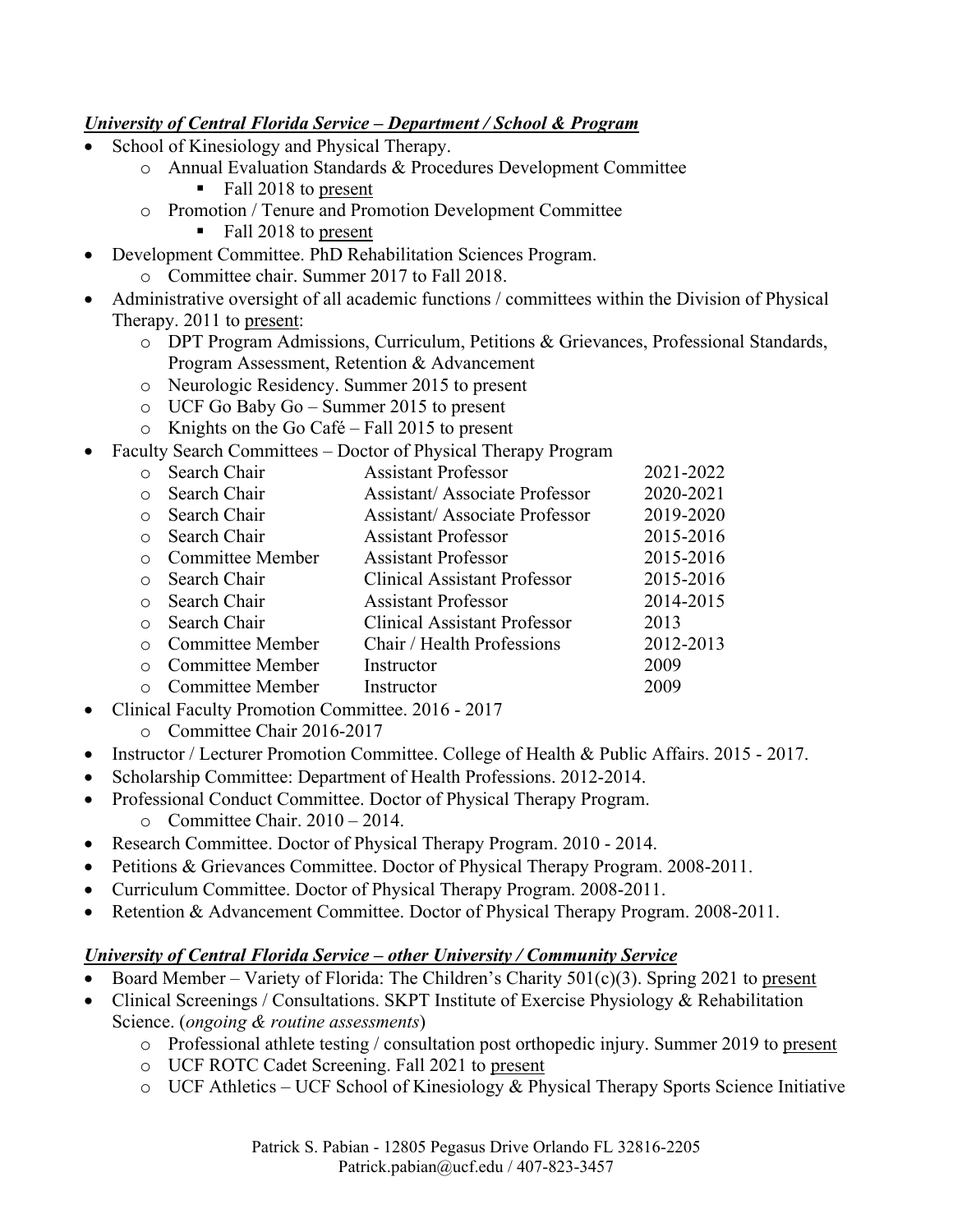- Baseball data collection. Spring 2019 to present
- MEDPACT Apopka: Interdisciplinary Healthcare Clinic at the Apopka FL Farmworkers Association. July 2016 to present.
	- o UCF College of Medicine, UCF College of Nursing, and UCF College of Health Professions & Sciences, UF College of Pharmacy
	- o Quarterly clinic 2016 to present.
- Faculty Advisor: UCF Student-Assisted Workout Program.
	- o UCF Recreation & Wellness Center
	- o Fall 2013 to present.
- Faculty Advisor: UCF Student Physical Therapy Association.
	- o Fall 2015 to present.
- Faculty Judge. Health Sciences. UCF Graduate Research Forum.
	- o UCF College of Graduate Studies.
	- o Spring 2013 to present (annual service)
- Faculty Judge: Health Sciences. Showcase of Undergraduate Research Excellence.
	- o UCF Office of Undergraduate Research. Spring 2018.
- Faculty Advisor: UCF Splash Pals. Spring 2017 to 2020.
- Chapter Advisor: Eta Pi Chapter of the Sigma Chi International Fraternity.
	- o Summer 2015 to Summer 2018.
- Faculty Advisor: Eta Pi Chapter of the Sigma Chi International Fraternity.
	- o Fall 2014 to Fall 2016.
- Pre-season Musculoskeletal Screenings.
	- o Atlanta Braves Pitching Staff.
	- o Spring 2015.
- Career Panelist. Breakfast with Docs.
	- o UCF Health Services.
	- o Fall 2011, Fall 2012.
- UCF Student Athlete Career Panel.
	- o UCF Athletics.
	- o Spring 2010, Spring 2011.

#### *University Teaching: Current Doctoral Courses*

| Administration of Anatomical Science Laboratory<br>$\bullet$ | Summer 2020 | to | present |  |
|--------------------------------------------------------------|-------------|----|---------|--|
| Doctoral Research<br>$\bullet$                               | Summer 2015 | to | present |  |
| <b>Sports Physical Therapy</b><br>$\bullet$                  | Spring 2014 | to | present |  |
| • Orthopedic Physical Therapy                                | Spring 2009 | to | present |  |
| • Radiology / Imaging for Physical Therapy                   | Fall 2008   | to | present |  |
| • Clinical Kinesiology                                       | Summer 2008 | to | present |  |
| <b>University Teaching: Previous Doctoral Courses</b>        |             |    |         |  |
| Gross Anatomy / Neuroscience II<br>$\bullet$                 |             |    |         |  |

o Course Director (interim) Fall 2020 • Seminar in Anatomical Science Techniques Summer 2020 • Orthopedic Physical Therapy Lab Spring 2009 to Spring 2017 • Capstone Project in Physical Therapy Spring 2016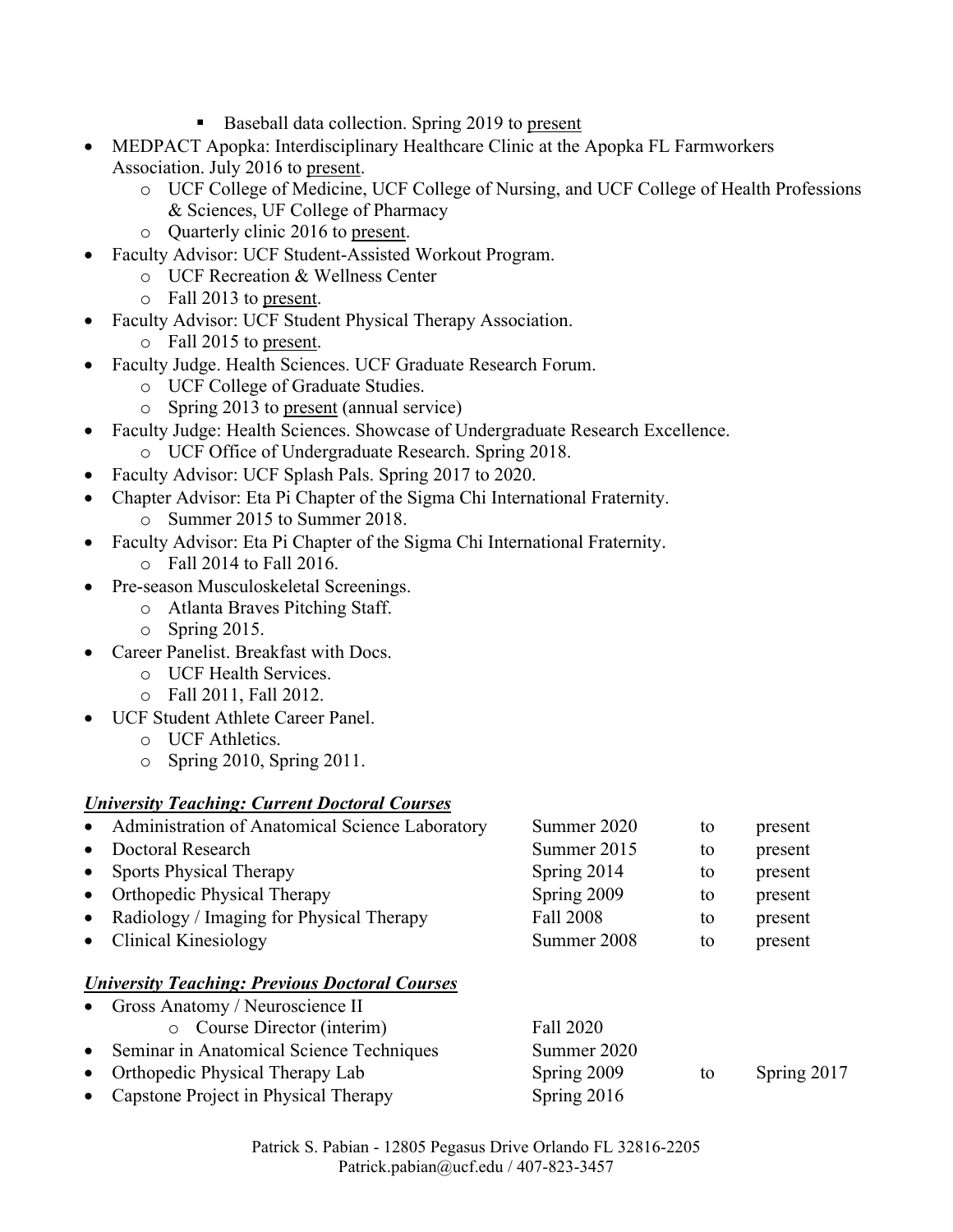| $\bullet$ | <b>Foundations of Physical Therapy</b>   | Summer 2014 | to | Summer 2016 |
|-----------|------------------------------------------|-------------|----|-------------|
|           | Clinical Education I                     | Fall 2008   | to | Fall 2014   |
|           |                                          | Fall 2017   |    |             |
|           | <b>Advanced Clinical Education I</b>     | Summer 2009 | to | Summer 2013 |
|           |                                          | Summer 2016 |    |             |
|           | <b>Advanced Clinical Education II</b>    | Fall 2009   | to | Fall 2013   |
|           |                                          | Fall 2017   |    |             |
|           | <b>Advanced Clinical Education III</b>   | Spring 2010 | to | Spring 2013 |
|           |                                          | Spring 2017 |    |             |
| $\bullet$ | Physical Therapy Integration II          | Spring 2009 | to | Spring 2010 |
| $\bullet$ | Primary Care for Physical Therapy        | Fall 2009   | to | Fall 2010   |
| $\bullet$ | Clinical Kinesiology Lab                 | Summer 2008 | to | Summer 2012 |
| $\bullet$ | <b>Advanced Clinical Applications II</b> | Summer 2008 |    |             |
| $\bullet$ | Therapeutic Exercise Lab                 | Spring 2008 |    |             |
| $\bullet$ | <b>Physical Assessment Lecture</b>       | Fall 2007   | to | Fall 2009   |
| $\bullet$ | Physical Assessment Lab                  | Fall 2007   | to | Fall 2009   |
|           |                                          |             |    |             |

### *University Teaching: Guest Presentations & Other Instructional Activities*

- Invited presentation. HSC 2000. *Training Contemporary Interprofessional Health Care Providers: Doctor of Physical Therapy Education*. UCF Department of Health Professions. July 2021.
- Invited presentation: BME 3930. Introduction to Rehabilitation Engineering. *Integration of Patient Care: Blending Expertise of Rehabilitation Professionals & Engineers*. UCF Department of Mechanical and Aerospace Engineering. January 2019, January 2020. January 2021. January 2022.
- Invited Presentation: Health Leaders Summer Academy. *Introduction to Physical* Therapy. UCF College of Medicine. July 2015, July 2016, July 2017.
- Invited Presentation: Health Professions Career Seminar. UCF Department of Health Professions & UCF Career Services. October 2015, October 2016.
- Invited Presentation (annual). PET 3005.*Introduction to Physical Therapy: Collaboration with Sports & Exercise Science*. UCF Program in Sports & Exercise Science. Spring 2012 - 2016.
- Invited Presentation (annual). *Rehabilitation Considerations of the Knee.* Advanced Rehabilitation in Athletic Training. UCF Program in Athletic Training. Fall 2008 - present.
- Student Research Judge. HSC 4730 Applied Health Research Methodology. Fall 2013. Fall 2014. Spring 2016, Spring 2017.
- Invited Presentation (annual). *The Problem Knee*. Advanced Rehabilitation in Athletic Training. UCF Program in Athletic Training. Fall 2008 - 2015.
- Invited Presentation: *Physical Therapy: Academic & Clinical Perspectives*. UCF Pre-Professional Medical Society. Fall 2013, Fall 2014.
- Invited Presentation: Physical Therapy Career Seminar. UCF Career Services. Fall 2014.
- Course Administrator: PHT 6381C Cardiopulmonary Physical Therapy. Fall 2014.
- Advanced Distributed Learning for Technology-Mediated Course Delivery (ADL 5000): University of Central Florida, Center for Distributed Learning. Faculty mentor (Curtis). Fall 2014.
- Course Administrator: PHT 5003 Foundations of Physical Therapy. Summer 2014.
- Course Administrator: PHT 7521C Management of Physical Therapy Services II. Fall 2013, 2014.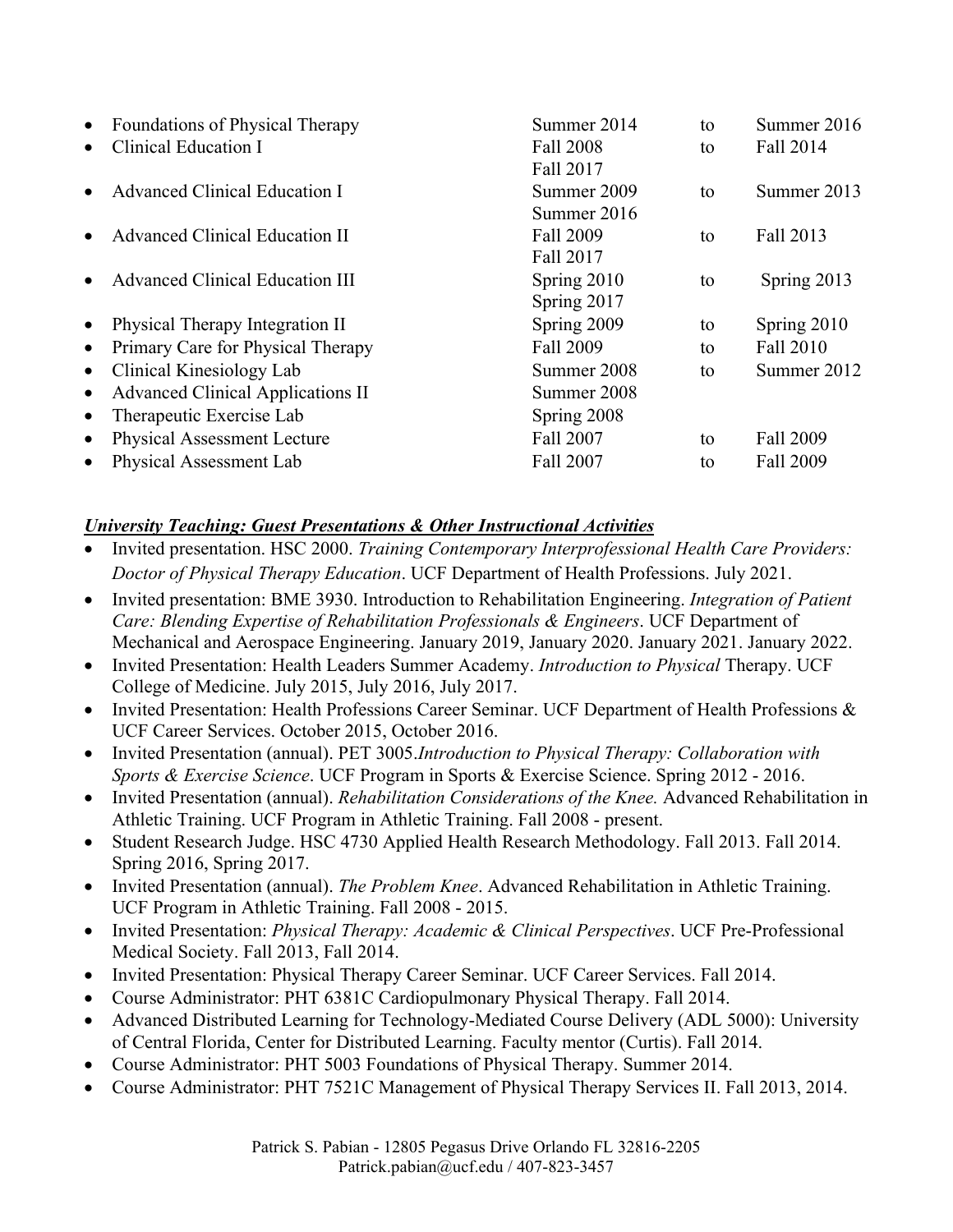- Course Administrator: PHT 6521 Management of Physical Therapy Services I. Fall 2013, 2014.
- Advanced Distributed Learning for Technology-Mediated Course Delivery (ADL 5000): University of Central Florida, Center for Distributed Learning. Faculty mentor (Robinson). Fall 2010.
- Advanced Distributed Learning for Technology-Mediated Course Delivery (ADL 5000): University of Central Florida, Center for Distributed Learning. Faculty mentor (Saleh). Fall 2010.
- IDL 6543: University of Central Florida, Center for Distributed Learning, Course Design & Development. Online & mixed mode course delivery. Spring 2009.

#### *Professional Association Education Experiences & Training*

- Education Leadership Conference. Education Section of the American Physical Therapy Association. Atlanta, GA. October 2021.
- Self-Study Workshop. Commission on Accreditation in Physical Therapy Education. October 2021.
- American Physical Therapy Association Combined Sections Meeting. Virtual (COVID-19)February 2021.
- Education Leadership Conference. Education Section of the American Physical Therapy Association. Virtual format due to COIVD-19. October 2020.
- American Physical Therapy Association Combined Sections Meeting. Denver, CO, February 2020.
- Education Leadership Conference. Education Section of the American Physical Therapy Association. Settle, WA. October 2019.
- Interprofessional Education: Building a Framework for Collaboration: Interprofessional Faculty Development Institute. IPEC. Washington, DC. May 2019.
- American Physical Therapy Association Combined Sections Meeting. Washington, DC. February 2019.
- Education Leadership Conference. Education Section of the American Physical Therapy Association. Jacksonville, FL. October 2018.
- An IPE Approach to the Opioid Epidemic. American Association of Colleges of Nursing. August 2018.
- Leadership Issues Forum. Federation of State Boards of Physical Therapy. Alexandria, VA. July 2018.
- Specialization Academy of Content Experts II. Item Writing Workshop. National Board of Medical Examiners: American Board of Physical Therapy Specialties. February 2018.
- American Physical Therapy Association Combined Sections Meeting. New Orleans, LA. February 2018.
- Education Leadership Conference. Education Section of the American Physical Therapy Association. Columbus, OH. October 2017
- Specialization Academy of Content Experts II. Item Writing Workshop. National Board of Medical Examiners: American Board of Physical Therapy Specialties. February 2017.
- American Physical Therapy Association Combined Sections Meeting. San Antonio, TX. February 2017.
- Education Leadership Conference. Education Section of the American Physical Therapy Association. Phoenix, AZ. October 2016.
- Specialization Academy of Content Experts II. Item Writing Workshop. National Board of Medical Examiners: American Board of Physical Therapy Specialties. February 2016.
- American Physical Therapy Association Combined Sections Meeting. Anaheim, CA. February 2016.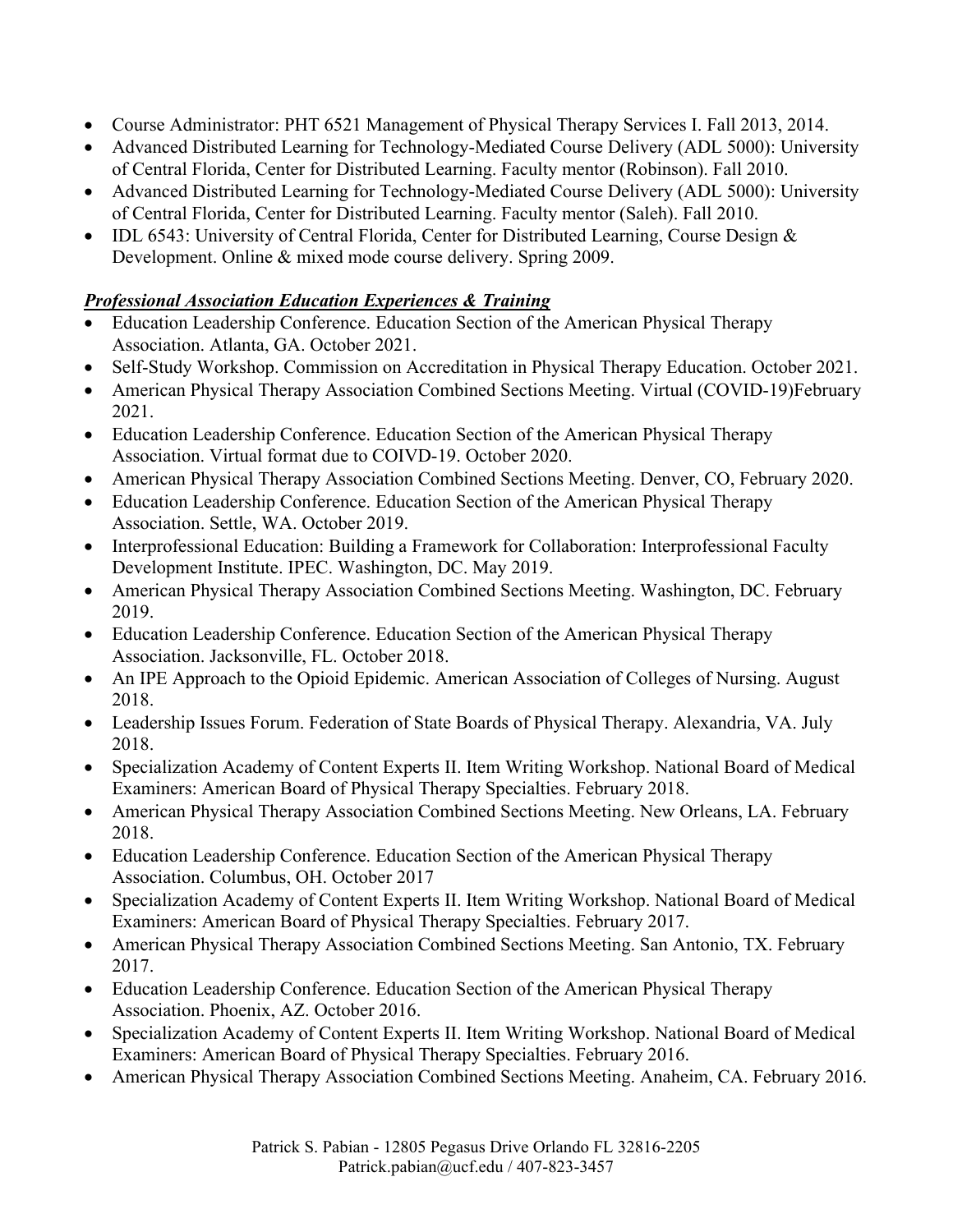- Education Leadership Conference. Education Section of the American Physical Therapy Association. Baltimore, MD. October 2015.
- Federation of State Boards of Physical Therapy, 2015 Annual Meeting. Orlando, FL. October 2015.
- Specialization Academy of Content Experts II. Item Writing Workshop. National Board of Medical Examiners: American Board of Physical Therapy Specialties. February 2015.
- American Physical Therapy Association Combined Sections Meeting. Indianapolis, IN. February 2015.
- National Clinical Education Summit. American Council of Academic Physical Therapy. Kansas City, MO. October 2014.
- Education Leadership Conference. Education Section of the American Physical Therapy Association. Kansas City, MO. October 2014
- Specialization Academy of Content Experts II. Item Writing Workshop. National Board of Medical Examiners: American Board of Physical Therapy Specialties. February 2014.
- American Physical Therapy Association Combined Sections Meeting. Las Vegas, NV. February 2014.
- Education Leadership Conference. Education Section of the American Physical Therapy Association. Portland, OR. October 2013.
- Specialization Academy of Content Experts II. Item Writing Workshop. National Board of Medical Examiners: American Board of Physical Therapy Specialties. January 2013.
- American Physical Therapy Association Combined Sections Meeting. San Diego, CA. January 2013.
- Self-Study Workshop. Commission on Accreditation in Physical Therapy Education. June 2012.
- Specialization Academy of Content Experts II. Item Writing Workshop. National Board of Medical Examiners: American Board of Physical Therapy Specialties. February 2012.
- American Physical Therapy Association Combined Sections Meeting. Chicago, IL. February 2012.
- Self-Study Workshop. Commission on Accreditation in Physical Therapy Education. October 2011.
- Specialization Academy of Content Experts II. Item Writing Workshop. National Board of Medical Examiners: American Board of Physical Therapy Specialties. February 2011.
- American Physical Therapy Association Combined Sections Meeting. New Orleans, LA. February 2011.
- Specialization Academy of Content Experts II. Item Writing Workshop. National Board of Medical Examiners: American Board of Physical Therapy Specialties. February 2010.
- American Physical Therapy Association Combined Sections Meeting. San Diego, CA. February 2010.
- Specialization Academy of Content Experts I. Item Writing Workshop. National Board of Medical Examiners: American Board of Physical Therapy Specialties. February 2009.
- American Physical Therapy Association Combined Sections Meeting. Las Vegas, NV. February 2009.
- Federation of State Boards of Physical Therapy. Item Writing Workshop. July 2009.
- APTA Sports Physical Therapy Section. Team Concept Conference. December 2008.

# *Additional Professional Healthcare Training*

- US Department of Health & Human Services. Agency for Healthcare Research and Quality (AHRQ)
	- o SHARE Approach Workshop. April 2016.
	- o SHARE Approach Master Trainer. April 2016.